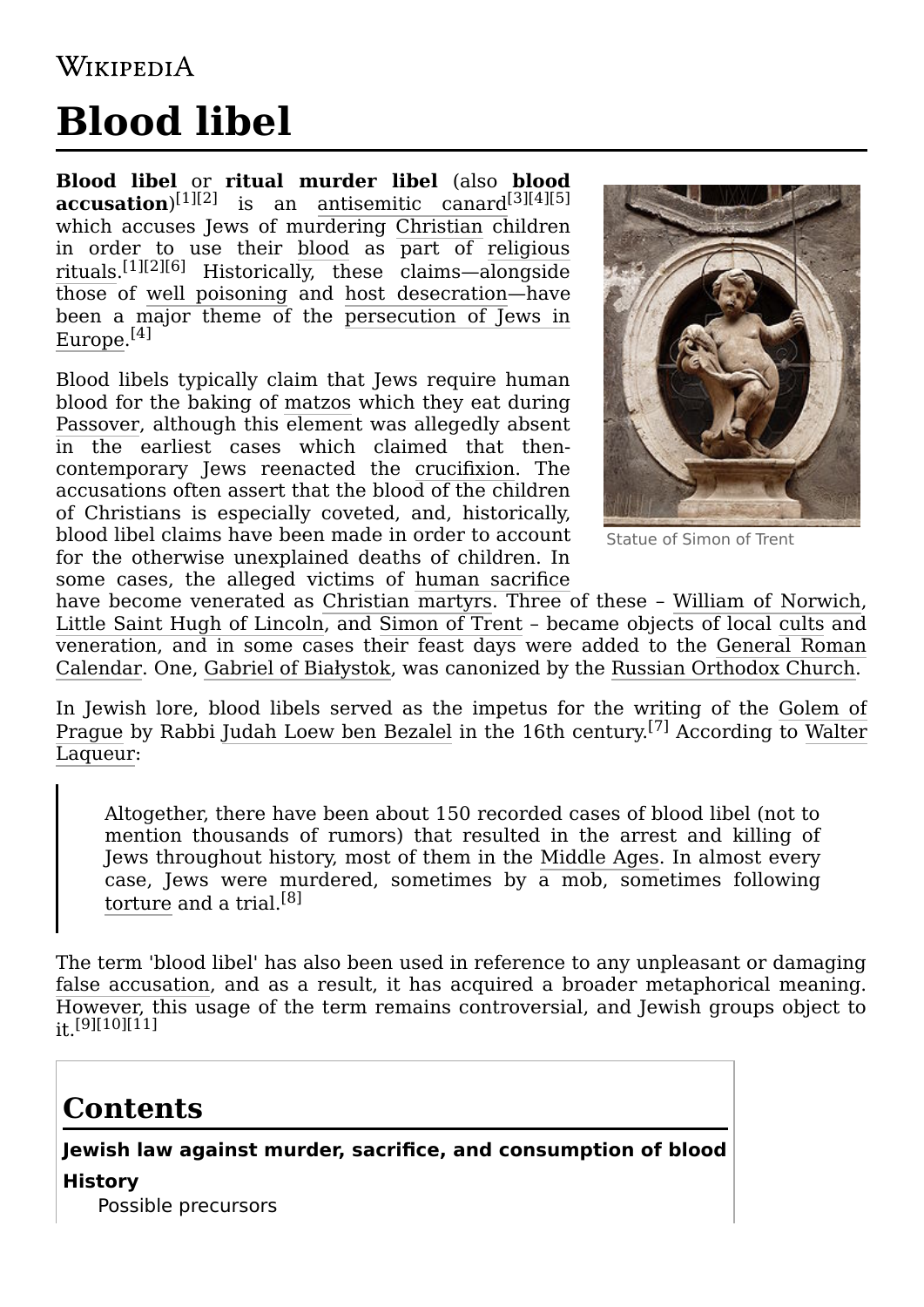[Origins in England](#page-2-2) [Continental Europe](#page-3-0) [Renaissance and Baroque](#page-6-0) [19th century](#page-7-0) [20th century and beyond](#page-8-0) **[Views of the Catholic Church](#page-11-0)** [Papal pronouncements](#page-12-0) **[Blood libels in Muslim lands](#page-12-1) [See also](#page-14-11) [References](#page-14-12) [Further reading](#page-21-0)**

**[External links](#page-21-1)**

### <span id="page-1-0"></span>**Jewish law against murder, sacrifice, and consumption of blood**

The supposed torture and human sacrifice alleged in the blood libels run contrary to the teachings of Judaism. According to the [Bible](https://en.wikipedia.org/wiki/Bible), God commanded [Abraham](https://en.wikipedia.org/wiki/Abraham) in the Binding of Isaac [to sacrifice his son, but He ultimately](https://en.wikipedia.org/wiki/Binding_of_Isaac) [provided a ram as a substitute. The Ten](https://en.wikipedia.org/wiki/Ten_Commandments) Commandments in the [Torah](https://en.wikipedia.org/wiki/Torah) forbid murder. In addition, the use of blood (human or otherwise) in cooking is prohibited by the [kosher dietary laws](https://en.wikipedia.org/wiki/Kashrut) (kashrut). Blood from slaughtered animals may not be consumed, and it must be drained out of the animal and [covered with earth \(Leviticus 17:12-13 \(https://](https://www.biblica.com/bible/?osis=niv:Leviticus.17:12%E2%80%9317:13) www.biblica.com/bible/?osis=niv:Leviticus.17: 12–17:13)). According to the [Book of Leviticus](https://en.wikipedia.org/wiki/Book_of_Leviticus), blood from sacrificed animals may only be [placed on the altar of the Great Temple in](https://en.wikipedia.org/wiki/Temple_in_Jerusalem) Jerusalem (which no longer existed at the time of the Christian blood libels). Furthermore, the consumption of human flesh would violate kashrut.[\[13\]](#page-15-1)

It has been one of history's cruel ironies that the blood libel — accusations against Jews using the blood of murdered gentile children for the making of wine and matzot — became the false pretext for numerous [pogroms.](https://en.wikipedia.org/wiki/Pogrom) And due to the danger, those who live in a place where blood libels occur are [halachically](https://en.wikipedia.org/wiki/Halakha) exempted from using red wine, lest it be seized as "evidence" against them.

> — Pesach: What We Eat and Why We Eat It, Project Genesis[\[12\]](#page-15-0)

Also stated in Leviticus is that "it shall be a perpetual statute throughout your generations, in all your settlements: you must not eat any fat or any blood,"[\[14\]](#page-15-2) and that "you must not eat any blood whatever, either of bird or of animal, in any of your settlements."[\[15\]](#page-15-3)

While [animal sacrifice](https://en.wikipedia.org/wiki/Animal_sacrifice) was part of the [practice of ancient Judaism, the](https://en.wikipedia.org/wiki/Old_Testament) [Tanak](https://en.wikipedia.org/wiki/Tanakh)[h](https://en.wikipedia.org/wiki/Old_Testament) (Old Testament) and [Jewish teachings](https://en.wikipedia.org/wiki/Halakha) portray [human sacrifice](https://en.wikipedia.org/wiki/Human_sacrifice) as one of the [evils](https://en.wikipedia.org/wiki/Evil) that separated the [pagans](https://en.wikipedia.org/wiki/Paganism) of [Canaan](https://en.wikipedia.org/wiki/Canaan) from the Hebrews (Deuteronomy 12:31 (https://ww [w.biblica.com/bible/?osis=niv:Deuteronomy.12:31–12:31\), 2 Kings 16:3](https://www.biblica.com/bible/?osis=niv:Deuteronomy.12:31%E2%80%9312:31) (https://www.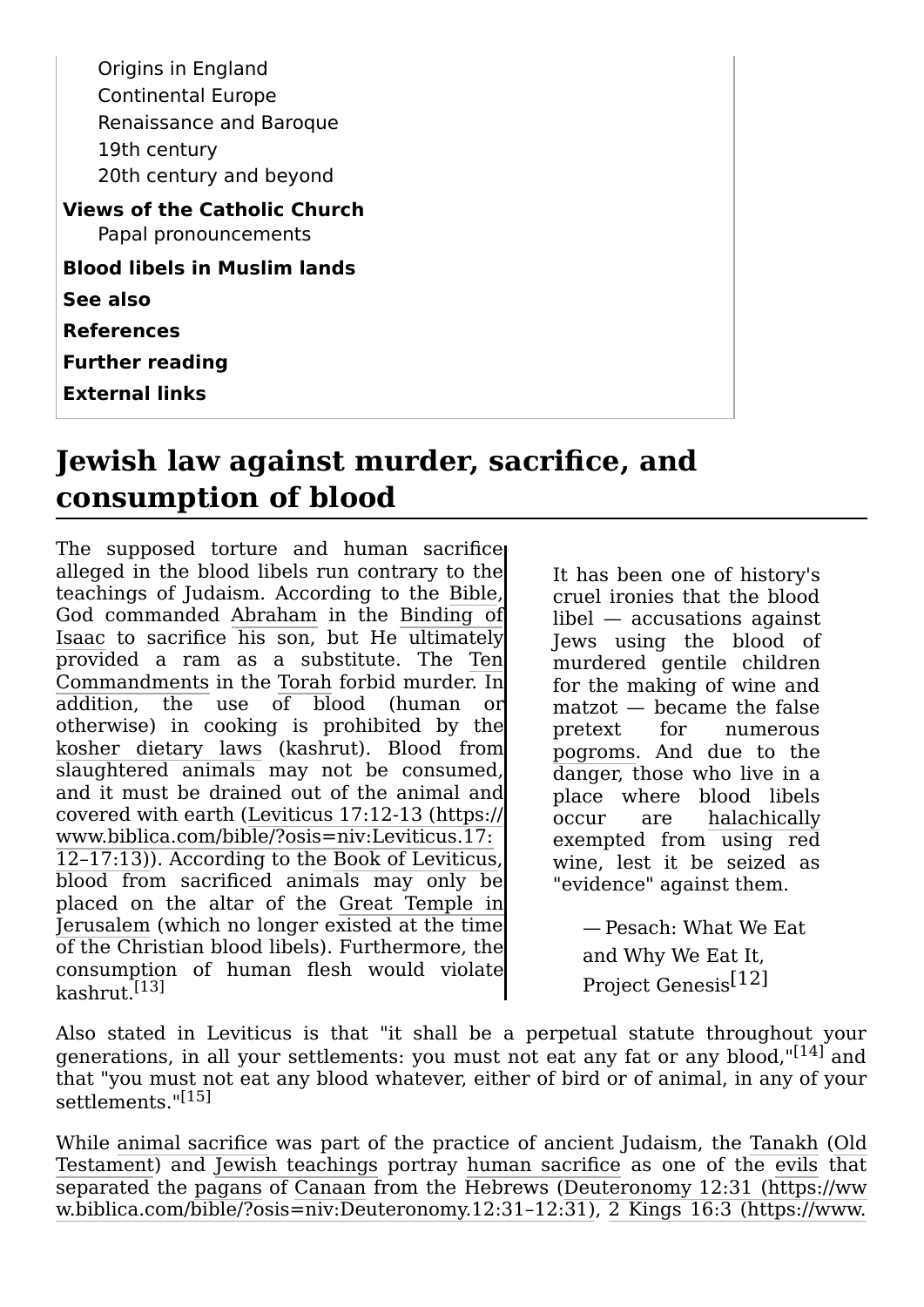[biblica.com/bible/?osis=niv:2\\_Kings.16:3–16:3\)\). Jews were prohibited from engaging](https://www.biblica.com/bible/?osis=niv:2_Kings.16:3%E2%80%9316:3) [in these rituals and they were also punished for doing so \(Exodus 34:15 \(https://www.](https://www.biblica.com/bible/?osis=niv:Exodus.34:15%E2%80%9334:15) [biblica.com/bible/?osis=niv:Exodus.34:15–34:15\), Leviticus 20:2](https://www.biblica.com/bible/?osis=niv:Leviticus.20:2%E2%80%9320:2) (https://www.biblica. [com/bible/?osis=niv:Leviticus.20:2–20:2\), Deuteronomy 18:12](https://www.biblica.com/bible/?osis=niv:Deuteronomy.18:12%E2%80%9318:12) (https://www.biblica.co m/bible/?osis=niv:Deuteronomy.18:12–18:12), Jeremiah 7:31 (https://www.biblica.co [m/bible/?osis=niv:Jeremiah.7:31–7:31\)\). In fact, ritual cleanliness for priests even](https://www.biblica.com/bible/?osis=niv:Jeremiah.7:31%E2%80%937:31) prohibited them [from being in the same room with a human corpse \(Leviticus 21:11](https://www.biblica.com/bible/?osis=niv:Leviticus.21:11%E2%80%9321:11) (https://www.biblica.com/bible/?osis=niv:Leviticus.21:11–21:11)).

### <span id="page-2-0"></span>**History**

The earliest versions of the accusation involved Jews crucifying Christian children on [Easter/](https://en.wikipedia.org/wiki/Easter)[Passover](https://en.wikipedia.org/wiki/Passover) because of a prophecy. There is no reference to the use of blood in unleavened matzo bread, which evolves later as a major motivation for the crime.<sup>[\[16\]](#page-15-4)</sup>

#### <span id="page-2-1"></span>**Possible precursors**

[The earliest known example of a blood libel is from a certain](https://en.wikipedia.org/wiki/Democritus) Damocritus (not the philosopher) only mentioned by the [Suda,](https://en.wikipedia.org/wiki/Suda) $^{[17]}$  $^{[17]}$  $^{[17]}$  who alleged that "every seven years the Jews captured a stranger, brought him to the temple in [Jerusalem,](https://en.wikipedia.org/wiki/Jerusalem) and sacrificed him, cutting his flesh into bits."<sup>[\[18\]](#page-15-6)</sup> The Graeco-Egyptian author [Apion](https://en.wikipedia.org/wiki/Apion) claimed that Jews sacrificed Greek victims in [their temple.](https://en.wikipedia.org/wiki/Second_Temple) This accusation is known from [Josephus](https://en.wikipedia.org/wiki/Josephus)' rebuttal of it in [Against Apion](https://en.wikipedia.org/wiki/Against_Apion). Apion states that when [Antiochus Epiphanes](https://en.wikipedia.org/wiki/Antiochus_IV_Epiphanes) entered the temple in Jerusalem, he discovered a Greek captive who told him that he was being fattened for sacrifice. Every year, Apion claimed, the Jews would sacrifice a Greek and consume his flesh, at the same time swearing eternal hatred towards the Greeks.[\[19\]](#page-15-7) Apion's claim probably repeats ideas already in circulation because similar claims are made by [Posidonius](https://en.wikipedia.org/wiki/Posidonius) and [Apollonius Molon](https://en.wikipedia.org/wiki/Apollonius_Molon) in the 1st century BCE.<sup>[\[20\]](#page-15-8)</sup> Another example concerns the murder of a Christian boy by a group of Jewish youths. [Socrates Scholasticus](https://en.wikipedia.org/wiki/Socrates_Scholasticus) (fl. 5th century) reported that some Jews in a drunken frolic bound a Christian child on a cross in mockery of the death of Christ and scourged him until he died.<sup>[\[21\]](#page-15-9)</sup>

Professor Israel Jacob Yuval of the [Hebrew University](https://en.wikipedia.org/wiki/Hebrew_University) of Jerusalem published an article in 1993 which argues that the blood libel may have originated in the 12th century from Christian views of Jewish behavior during the [First Crusade.](https://en.wikipedia.org/wiki/First_Crusade) Some Jews [committed suicide and killed their own children rather than be subjected to forced](https://en.wikipedia.org/wiki/Forced_conversion) conversions. Yuval investigated Christian reports of these events and stated that they were greatly distorted, with claims that, if Jews could kill their own children, they could also kill the children of Christians. Yuval rejects the blood libel story as a fantasy of some Christians which could not contain any element of truth in it due to the precarious nature of the Jewish minority's existence in Christian Europe.[\[22\]](#page-15-10)[\[23\]](#page-15-11)

#### <span id="page-2-2"></span>**Origins in England**

In England in 1144, the Jews of [Norwich](https://en.wikipedia.org/wiki/Norwich) were falsely accused of [ritual murder](https://en.wikipedia.org/wiki/Human_sacrifice) after a boy, [William of Norwich,](https://en.wikipedia.org/wiki/William_of_Norwich) was found dead with stab wounds in the woods. William's hagiographer, [Thomas of Monmouth,](https://en.wikipedia.org/wiki/Thomas_of_Monmouth) falsely claimed that every year there is an international council of Jews at which they choose the country in which a child will be killed during Easter, because of a Jewish prophecy that states that the killing of a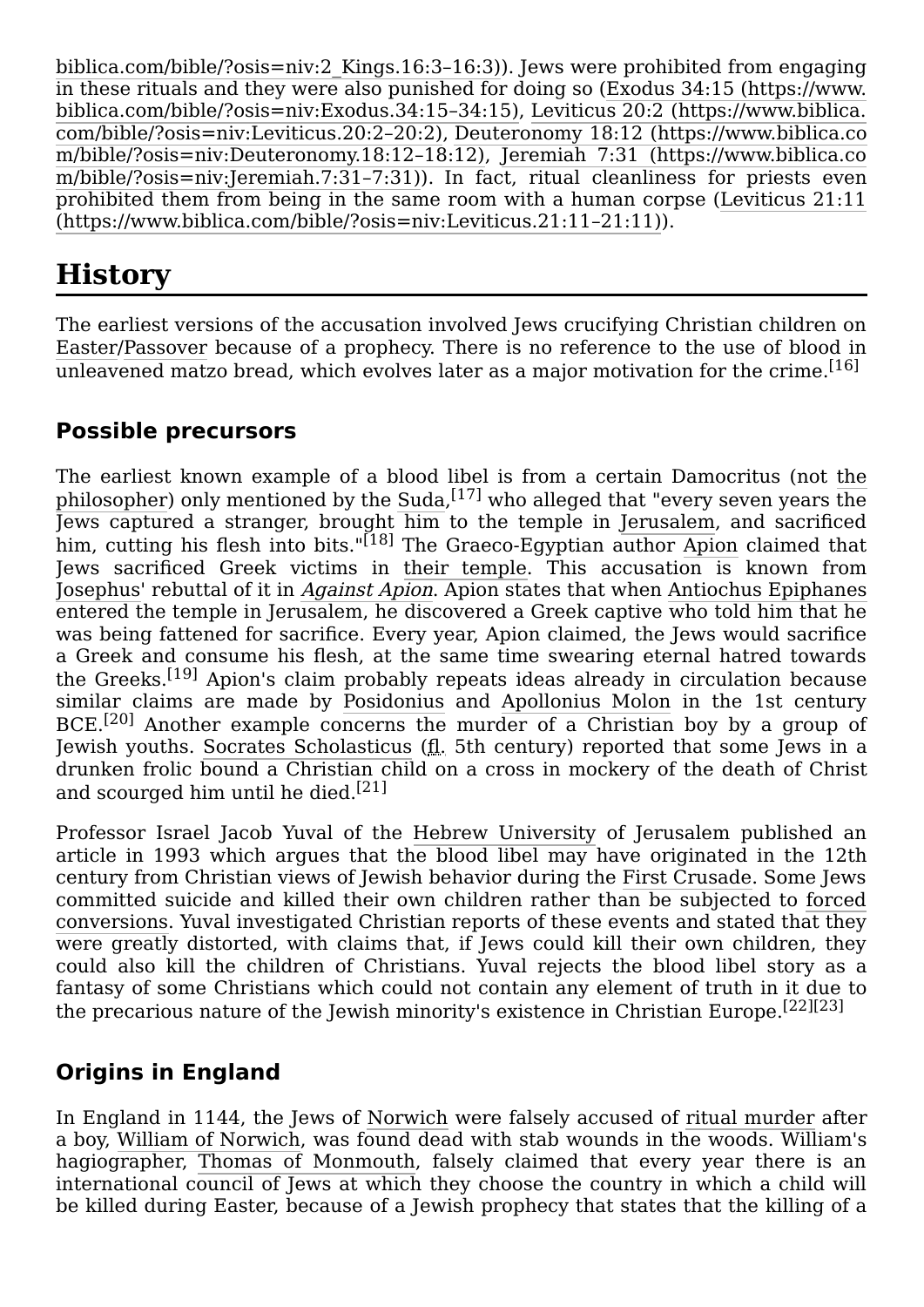Christian child each year will ensure that the Jews will be restored to the Holy Land. In 1144, England was chosen, and the leaders of the Jewish community delegated the Jews of Norwich to perform the killing. They then abducted and crucified William.<sup>[\[24\]](#page-15-12)</sup> The legend was turned into a cult, with William acquiring the status of a martyr and pilgrims bringing offerings to the local church.<sup>[\[25\]](#page-15-13)</sup>

[This was followed by similar accusations in Gloucester](https://en.wikipedia.org/wiki/Harold_of_Gloucester) (1168), [Bury St Edmunds \(1181\)](https://en.wikipedia.org/wiki/Robert_of_Bury) and Bristol  $\overline{(1183)}$ . In 1189, the Jewish deputation attending the coronation of [Richard the Lionheart](https://en.wikipedia.org/wiki/Richard_I_of_England) was attacked by the crowd. [Massacres of Jews at London and York](https://en.wikipedia.org/wiki/History_of_the_Jews_in_England#Massacres_at_London_and_York_(1189%E2%80%9390)) soon followed. In 1190 on 16 March 150 Jews were attacked in York and then massacred when they took refuge in the royal castle, where Clifford's Tower now stands, with some committing suicide rather than being taken by the mob.<sup>[\[26\]](#page-15-14)</sup> The remains of 17 bodies thrown in a well in Norwich between the 12th and 13th century (five that were shown by DNA testing to likely be members of a single Jewish family) were very possibly killed as part of one of these pogroms.<sup>[\[27\]](#page-15-15)</sup>



The crucifixion of William of Norwich [depicted](https://en.wikipedia.org/wiki/Rood_screen) on a rood screen in Holy Trinity church, [Loddon,](https://en.wikipedia.org/wiki/Loddon,_Norfolk) Norfolk

After the death of [Little Saint Hugh of Lincoln](https://en.wikipedia.org/wiki/Little_Saint_Hugh_of_Lincoln), there were trials and executions of Jews.[\[28\]](#page-16-0) The case is mentioned by [Matthew Paris](https://en.wikipedia.org/wiki/Matthew_Paris) and [Chaucer,](https://en.wikipedia.org/wiki/Chaucer) and thus has become well-known. Its notoriety sprang from the intervention of the Crown, the first time an accusation of ritual killing had been given royal credibility.

The eight-year-old Hugh disappeared at [Lincoln](https://en.wikipedia.org/wiki/Lincoln,_Lincolnshire) on 31 July 1255. His body was probably discovered on 29 August, in a well. A Jew named Copin or Koppin confessed to involvement. He confessed to [John of Lexington,](https://en.wikipedia.org/wiki/John_Lexington) a servant of the crown, and relative of the Bishop of Lincoln. The church stood to gain from the establishment of a martyr's cult. Copin's confession was probably in return for the promise that his life should be spared. He is said to have confessed that the boy had been crucified by the Jews, who had assembled at Lincoln for that purpose. [King Henry III](https://en.wikipedia.org/wiki/Henry_III_of_England), who had reached Lincoln at the beginning of October, had Copin executed and 91 of the Jews of Lincoln seized and sent up to London, where 18 of them were executed. The rest were pardoned at the intercession of the Franciscans or Dominicans.[\[29\]](#page-16-1) Within a few decades, Jews would be [expelled from all of England](https://en.wikipedia.org/wiki/Edict_of_Expulsion) in 1290 and not allowed to return until 1657.

#### <span id="page-3-0"></span>**Continental Europe**

Much like the blood libel of England, the history of blood libel in continental Europe consists of unsubstantiated claims made about the corpses of Christian children. There were frequently associated supernatural events speculated about these discoveries and corpses, events which were often attributed by contemporaries to miracles. Also, just as in England, these accusations in continental Europe typically resulted in the execution of numerous Jews — sometimes even all, or close to all, the Jews in one town. These accusations and their effects also, in some cases, led to royal interference on behalf of the Jews.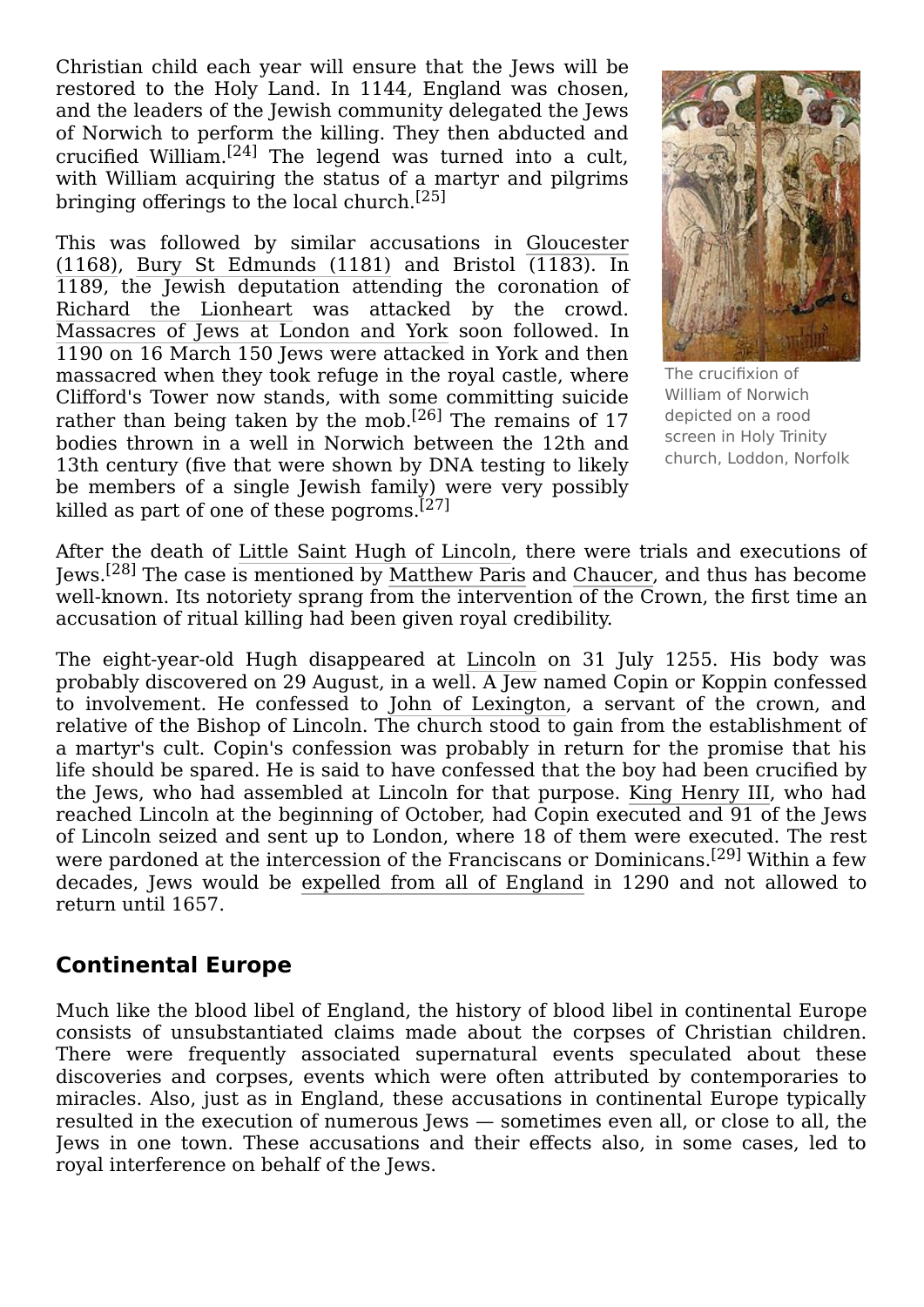Thomas of Monmouth's story of the annual Jewish meeting to decide which local community would kill a Christian child also quickly spread to the continent. An early version appears in Bonum Universale de Apibus ii. 29, § 23, by [Thomas of Cantimpré](https://en.wikipedia.org/wiki/Thomas_of_Cantimpr%C3%A9) (a monastery near Cambray). Thomas wrote, "It is quite certain that the Jews of every province annually decide by lot which congregation or city is to send Christian blood to the other congregations." Thomas of Cantimpré also believed that since the time when the Jews called out to [Pontius Pilate](https://en.wikipedia.org/wiki/Pontius_Pilate), "His blood be on us, and on our children" (Matthew 27:25 (https://ww [w.biblica.com/bible/?osis=niv:Matthew.27:25–27:25\)\),](https://www.biblica.com/bible/?osis=niv:Matthew.27:25%E2%80%9327:25) they have been afflicted with hemorrhages, a condition equated with male menstruation:[\[30\]](#page-16-2)



[Simon](https://en.wikipedia.org/wiki/Simon_of_Trent) of Trent blood libel. Illustration in Hartmann Schedel's Weltchronik, 1493

A very learned Jew, who in our day has been converted to the (Christian) faith, informs us that one enjoying the reputation of a prophet among them, toward the close of his life, made the following prediction: 'Be assured that relief from this secret ailment, to which you are exposed, can only be obtained through Christian blood ("solo sanguine Christiano").' This suggestion was followed by the ever-blind and impious Jews, who instituted the custom of annually shedding Christian blood in every province, in order that they might recover from their malady.

Thomas added that the Jews had misunderstood the words of their prophet, who by his expression "*solo sanguine Christiano*" had meant not the blood of any Christian. but that of Jesus – the only true remedy for all physical and spiritual suffering. Thomas did not mention the name of the "very learned" proselyte, but it may have been [Nicholas Donin](https://en.wikipedia.org/wiki/Nicholas_Donin) of [La Rochelle](https://en.wikipedia.org/wiki/La_Rochelle), who, in 1240, had a disputation on the [Talmud](https://en.wikipedia.org/wiki/Talmud) with [Yechiel of Paris,](https://en.wikipedia.org/wiki/Yechiel_of_Paris) and who in 1242 caused the burning of numerous Talmudic manuscripts in Paris. It is known that Thomas was personally acquainted with this Nicholas. Nicholas Donin and another Jewish convert, Theobald of Cambridge, are greatly credited with the adoption and the belief of the blood libel myth in Europe.<sup>[\[31\]](#page-16-3)</sup>

The first known case outside England was in [Blois](https://en.wikipedia.org/wiki/Blois), France, in 1171. This was the site of a blood libel accusation against the town's entire Jewish community that led to around 31-33 Jews (with 17 women making up this total<sup>[\[32\]](#page-16-4)</sup>)<sup>[\[33\]](#page-16-5)[\[34\]](#page-16-6)</sup> being burned to death.[\[35\]](#page-16-7)[\[36\]](#page-16-8) on 29 May of that year, or the 20th of Sivan of 4931.[\[37\]](#page-16-9) The blood libel revolved around R. Isaac, a Jew whom a Christian servant reported had deposited a murdered Christian in the [Loire.](https://en.wikipedia.org/wiki/Loire)<sup>[\[38\]](#page-16-10)</sup> The child's body was never found. The count had about 40 adult Blois Jews arrested and they were eventually to be burned. The surviving members of the Blois Jewish community, as well as surviving holy texts, were ransomed. As a result of this case, the Jews garnered new promises from the king. The burned bodies of the sentenced Jews were supposedly maintained unblemished through the burning, a claim which is a well-known miracle, martyr myth for both Jews and Christians.<sup>[\[38\]](#page-16-10)</sup> There is significant primary source material [from this case including a letter revealing moves for Jewish](https://en.wikipedia.org/wiki/King_Louis_VII) protection with King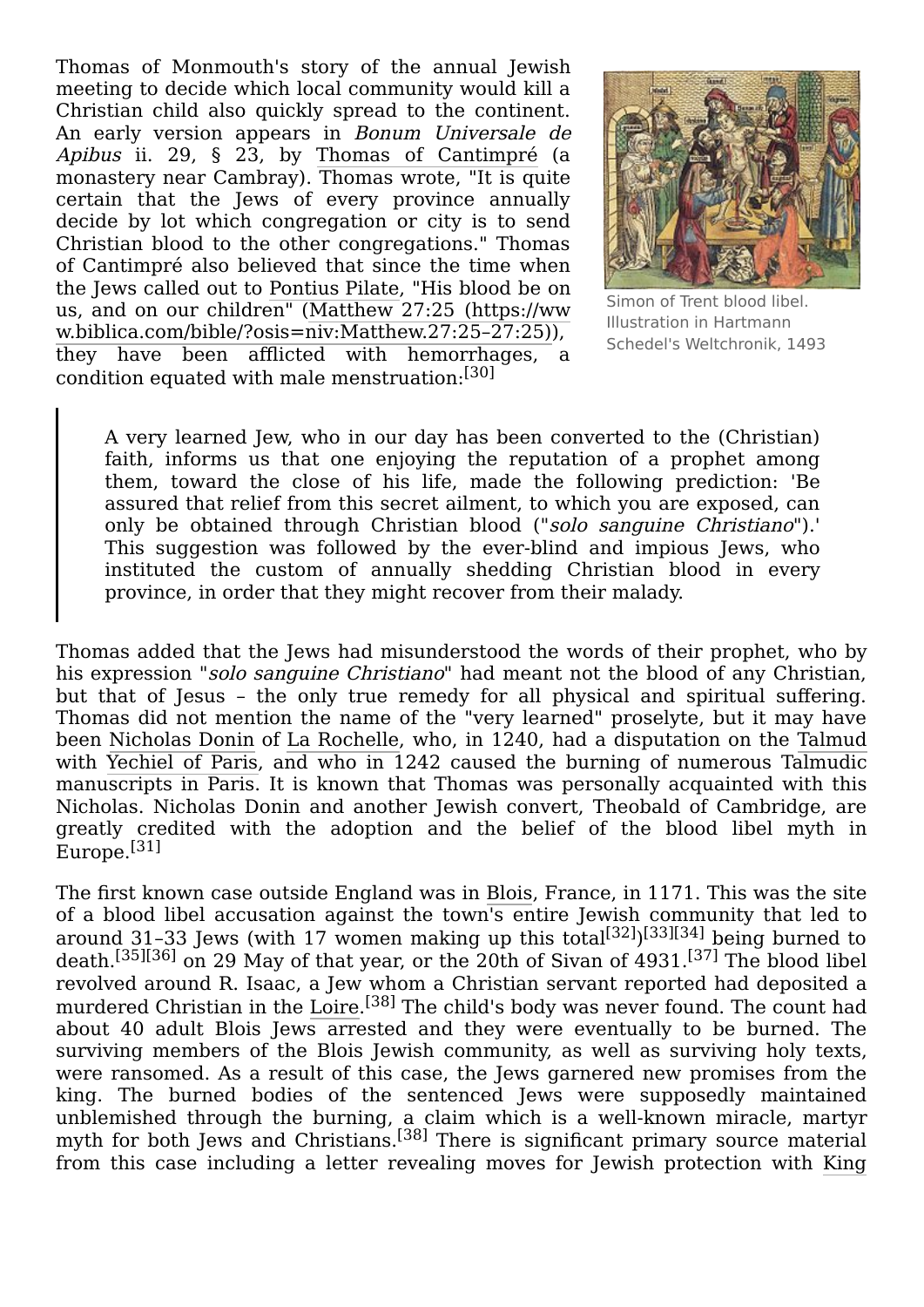Louis VII.<sup>[\[39\]](#page-16-11)</sup> [Responding to the mass execution, the 20th of Sivan was declared a](https://en.wikipedia.org/wiki/King_Louis_VII)  $\overline{\text{fast day}}$  by [Rabbenu Tam.](https://en.wikipedia.org/wiki/Rabbenu_Tam)  $^{[40]}$  $^{[40]}$  $^{[40]}$  In this case in Blois, there was not yet the myth proclaimed that Jews needed the blood of Christians.[\[40\]](#page-16-12)

In 1235, after the dead bodies of five boys were found on Christmas day in [Fulda,](https://en.wikipedia.org/wiki/Fulda) the inhabitants of the town claimed the Jews had killed them to consume their blood, and burned 34 Jews to death with the help of Crusaders assembled at the time. Even though emperor [Frederick II](https://en.wikipedia.org/wiki/Frederick_II,_Holy_Roman_Emperor) cleared the Jews of any wrongdoing after an investigation, blood libel accusations persisted in Germany. [\[41\]](#page-16-13)[\[42\]](#page-16-14) At [Pforzheim,](https://en.wikipedia.org/wiki/Pforzheim) [Baden,](https://en.wikipedia.org/wiki/Baden) in 1267, a woman supposedly sold a girl to Jews who, according to the myth, then cut her open and dumped her in the [Enz](https://en.wikipedia.org/wiki/Enz) River, where boatmen found her. She apparently cried for vengeance, and then died. The body apparently bled as the Jews were brought to it. The woman and the Jews apparently confessed and were subsequently  $killed.<sup>[43]</sup>$  $killed.<sup>[43]</sup>$  $killed.<sup>[43]</sup>$  That a judicial execution was summarily committed in consequence of the accusation is evident from the manner in which the [Nuremberg](https://en.wikipedia.org/wiki/Nuremberg) "Memorbuch" and the synagogal poems refer to the incident.<sup>[\[44\]](#page-16-16)</sup>



Painting of Werner of Oberwesel as a martyr

In 1270, at [Weissenburg](https://en.wikipedia.org/wiki/Wissembourg), of [Alsace,](https://en.wikipedia.org/wiki/Alsace)<sup>[\[45\]](#page-16-17)</sup> a supposed miracle

alone decided the charge against the Jews. A child's body had shown up in the [Lauter](https://en.wikipedia.org/wiki/Lauter_(Rhine)) River. Supposedly, Jews cut into the child to acquire his blood and the child apparently continued bleeding for five days.<sup>[\[45\]](#page-16-17)</sup>

At Oberwesel, near Easter of 1287.<sup>[\[46\]](#page-16-18)</sup> supposed miracles again constituted the only evidence against the Jews. The corpse of the 16-year-old [Werner of Oberwesel](https://en.wikipedia.org/wiki/Werner_of_Oberwesel) (also referred to as "Good Werner") apparently landed at [Bacharach](https://en.wikipedia.org/wiki/Bacharach) and the body supposedly caused miracles, particularly medicinal mir $\overline{\text{acles.}}^{[47]}$  $\overline{\text{acles.}}^{[47]}$  $\overline{\text{acles.}}^{[47]}$  Also, there was apparently light coming from the body.  $[48]$  Reportedly, the child was hung upside down, forced to throw up the host and was cut open.<sup>[\[47\]](#page-16-19)</sup> In consequence, the Jews of Oberwesel and many other adjacent localities were severely persecuted during the years 1286-89. The Jews of Oberwesel were particularly targeted because there were no Jews remaining in Bacharach following a 1283 pogrom. Additionally, there were pogroms following this case as well at and around Oberwesel.<sup>[\[49\]](#page-17-0)</sup> Rudolph of [Habsburg, to whom the Jews had appealed for protection, in order to manage the](https://en.wikipedia.org/wiki/Rudolph_I_of_Germany) miracle story, had the archbishop of Mainz declare great wrong had been done to the Jew. This apparent declaration was very limited in effectiveness.<sup>[\[50\]](#page-17-1)</sup>

A statement was made, in the Chronicle of [Konrad Justinger](https://en.wikipedia.org/wiki/Konrad_Justinger) of 1423, that at [Bern](https://en.wikipedia.org/wiki/Bern) in  $1293^{[51]}$  $1293^{[51]}$  $1293^{[51]}$  or 1294 the Jews tortured and murdered a boy called Rudolph (sometimes also referred to as Rudolph, Ruff, or Ruof). The body was reportedly found by the house of Jöly, a Jew. The Jewish community was then implicated. The penalties imposed upon the Jews included torture, execution, expulsion, and steep financial fines. Justinger argued Jews were out to harm Christianity.<sup>[\[51\]](#page-17-2)</sup> The historical impossibility of this widely credited story was demonstrated by Jakob Stammler, pastor of Bern, in 1888.[\[52\]](#page-17-3)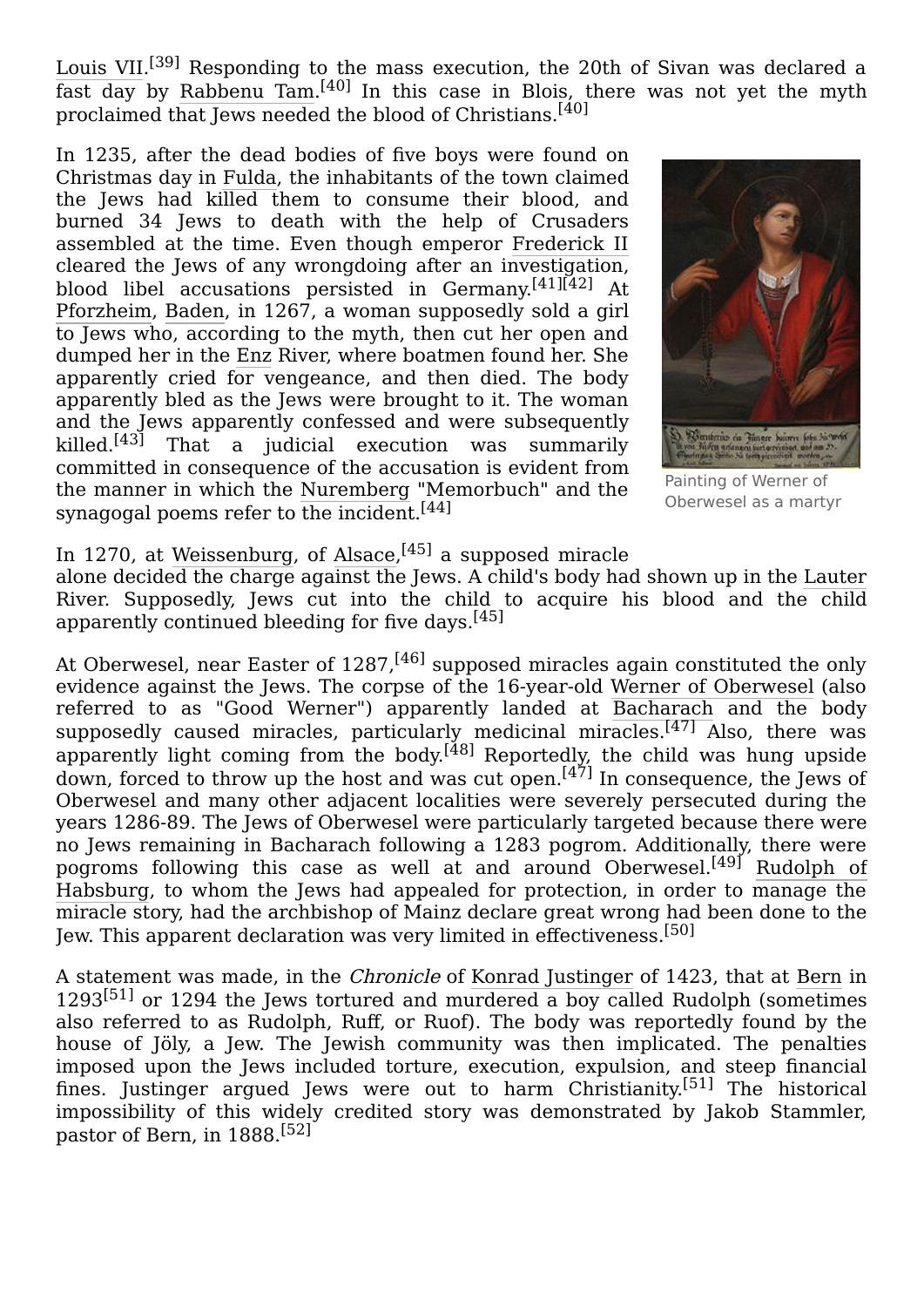There have been several explanations put forth as to why these blood libel accusations were made and perpetuated. For example, it has been argued Thomas of Monmouth's account and other similar false accusations, as well as their perpetuation, largely had to do with the economic and political interests of leaders who did, in fact, perpetuate these myths.<sup>[\[53\]](#page-17-4)</sup> Additionally, it was largely believed in Europe that Jews used Christian blood for medicinal and other purposes.[\[54\]](#page-17-5) Despite the unsubstantiated, mythical nature of these claims, as well as their sources, they evidently materially impacted the communities in which they occurred including both the Jewish and non-Jewish populations.

#### <span id="page-6-0"></span>**Renaissance and Baroque**

[Simon of Trent,](https://en.wikipedia.org/wiki/Simon_of_Trent) aged two, disappeared, and his father alleged that he had been kidnapped and murdered by the local Jewish community. Fifteen local Jews were sentenced to death and burned. Simon was regarded locally as a saint, although he was never canonised by the church of Rome. He was removed from the Roman Martyrology in 1965 by [Pope Paul VI.](https://en.wikipedia.org/wiki/Pope_Paul_VI)

Christopher of Toledo, also known as Christopher of La Guardia or "the [Holy Child of La Guardia](https://en.wikipedia.org/wiki/Holy_Child_of_La_Guardia)", was a four-yearold Christian boy supposedly murdered by two Jews and three [conversos](https://en.wikipedia.org/wiki/Converso) (converts to Christianity). In total, eight men were executed. It is now believed<sup>[\[55\]](#page-17-6)</sup> that this case was constructed by the [Spanish Inquisition](https://en.wikipedia.org/wiki/Spanish_Inquisition) to facilitate the [expulsion of Jews from Spain.](https://en.wikipedia.org/wiki/Alhambra_decree)

In a case at Tyrnau (Nagyszombat, today [Trnava,](https://en.wikipedia.org/wiki/Trnava) [Slovakia\)](https://en.wikipedia.org/wiki/Slovakia), the absurdity, even the impossibility, of the statements forced by torture from women and children shows that the



From an 18th-century etching from Brückenturm. Above: The murdered body of Simon of Trent. Below: The "[Judensau](https://en.wikipedia.org/wiki/Judensau)"

accused preferred death as a means of escape from the torture, and admitted everything that was asked of them. They even said that Jewish men menstruated, and that the latter therefore practiced the drinking of Christian blood as a remedy.

At Bösing (Bazin, today [Pezinok](https://en.wikipedia.org/wiki/Pezinok), [Slovakia\)](https://en.wikipedia.org/wiki/Slovakia), it was charged that a nine-year-old boy had been bled to death, suffering cruel torture; thirty Jews confessed to the crime and were publicly burned. The true facts of the case were disclosed later when the child was found alive in Vienna. He had been taken there by the accuser, Count Wolf of Bazin, as a means of ridding himself of his Jewish creditors at Bazin.

In [Rinn](https://en.wikipedia.org/wiki/Rinn), near [Innsbruck,](https://en.wikipedia.org/wiki/Innsbruck) a boy named [Andreas Oxner](https://en.wikipedia.org/wiki/Andreas_Oxner) (also known as Anderl von Rinn) was said to have been bought by Jewish merchants and cruelly murdered by them in a forest near the city, his blood being carefully collected in vessels. The accusation of drawing off the blood (without murder) was not made until the beginning of the 17th century when the cult was founded. The older inscription in the church of Rinn, dating from 1575, is distorted by fabulous embellishments – for example, that the money paid



[Fresco](https://en.wikipedia.org/wiki/Fresco) in St Paul's Church in [Sandomierz](https://en.wikipedia.org/wiki/Sandomierz), Poland, depicting blood libel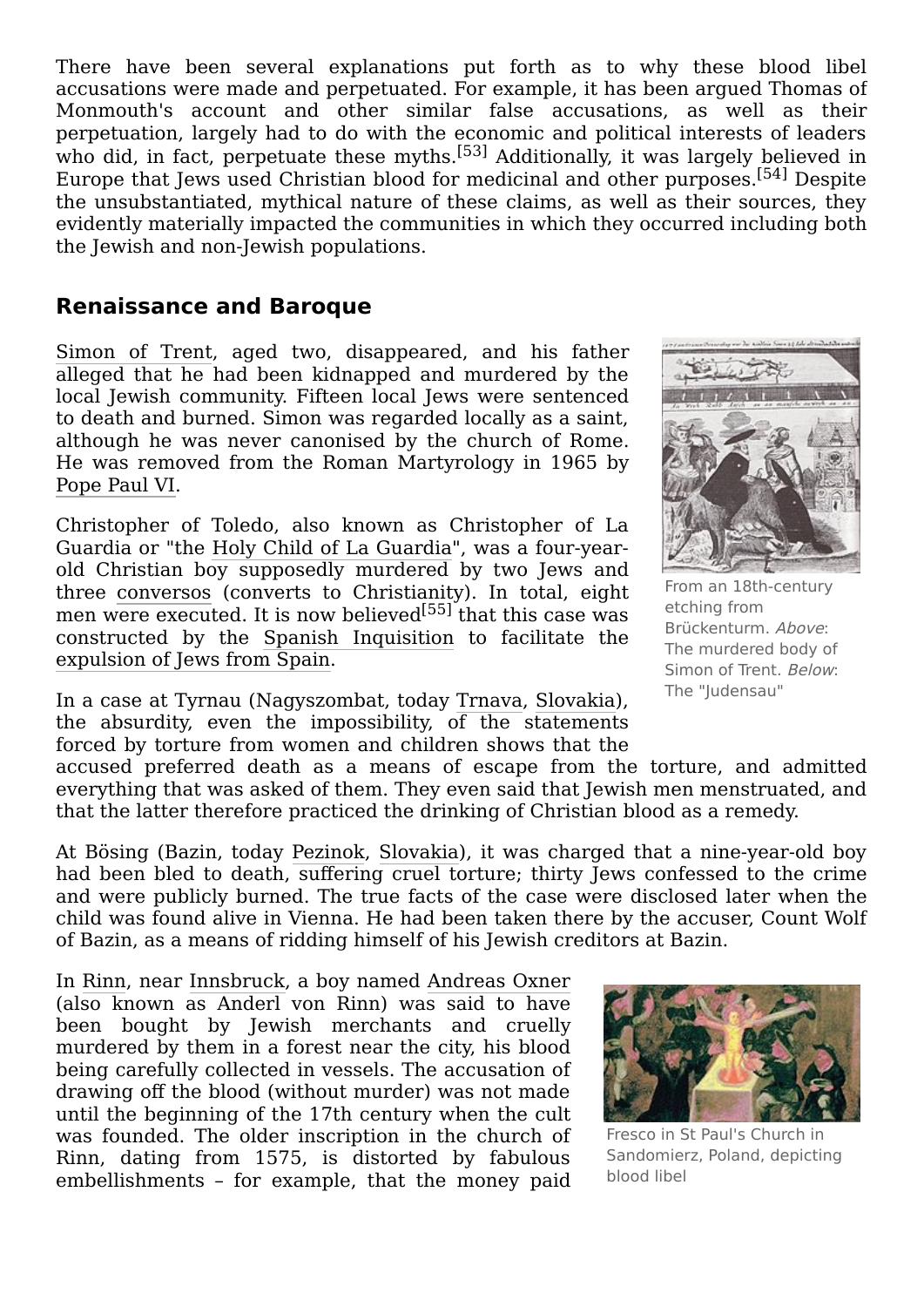for the boy to his godfather turned into leaves, and that a lily blossomed upon his grave. The cult continued until officially prohibited in 1994, by the Bishop of Innsbruck.[\[56\]](#page-17-7)

On 17 January 1670 [Raphael Levy,](https://en.wikipedia.org/wiki/Raphael_Levy) a member of the Jewish community of [Metz,](https://en.wikipedia.org/wiki/Metz) was executed on charges of the ritual murder of a peasant child who had gone missing in [the woods outside the village of](https://en.wikipedia.org/wiki/Rosh_Hashanah) [Glatigny](https://en.wikipedia.org/wiki/Glatigny,_Moselle) on 25 September 1669, the eve of Rosh Hashanah. [\[57\]](#page-17-8)

#### <span id="page-7-0"></span>**19th century**

One of the child-saints in the [Russian Orthodox Church](https://en.wikipedia.org/wiki/Russian_Orthodox_Church) is the six-year-old boy Gavriil Belostoksky [from the village Zverki. According to the legend supported by the](https://en.wikipedia.org/wiki/Gavriil_Belostoksky) church, the boy was kidnapped from his home during the holiday of [Passover](https://en.wikipedia.org/wiki/Passover) while his parents were away. Shutko, who was a Jew from [Białystok,](https://en.wikipedia.org/wiki/Bia%C5%82ystok) was accused of bringing the boy to Białystok, piercing him with sharp objects and draining his blood for nine days, then bringing the body back to Zverki and dumping it at a local field. A cult developed, and the boy was canonized in 1820. His relics are still the object of pilgrimage. On [All Saints Day,](https://en.wikipedia.org/wiki/All_Saints_Day) 27 July 1997, the Belarusian state TV showed a film alleging the story is true.<sup>[\[58\]](#page-17-9)</sup> The revival of the cult in [Belarus](https://en.wikipedia.org/wiki/Belarus) was cited as a dangerous expression of antisemitism in international reports on human rights and religious freedoms<sup>[\[59\]](#page-17-10)[\[60\]](#page-17-11)[\[61\]](#page-17-12)[\[62\]](#page-17-13)[\[63\]](#page-17-14)</sup> which were passed to the [UNHCR.](https://en.wikipedia.org/wiki/UNHCR)<sup>[\[64\]](#page-17-15)</sup>

- 1823–35 [Velizh](https://en.wikipedia.org/wiki/Velizh) blood libel: After a Christian child was found murdered outside of this small Russian town in 1823, accusations by a drunk prostitute led to the imprisonment of many local lews. Some were not released until 1835.<sup>[\[65\]](#page-18-0)</sup>
- 1840 [Damascus affair](https://en.wikipedia.org/wiki/Damascus_affair): In February, at Damascus, a Catholic monk named Father Thomas and his servant disappeared. The accusation of ritual murder was brought against members of the Jewish community of Damascus.
- 1840 [Rhodes blood libel](https://en.wikipedia.org/wiki/Rhodes_blood_libel): The Jews of [Rhodes,](https://en.wikipedia.org/wiki/Rhodes) under the [Ottoman Empire,](https://en.wikipedia.org/wiki/Ottoman_Empire) were accused of murdering a [Greek](https://en.wikipedia.org/wiki/Greeks) Christian boy. The libel was supported by the local governor and the European consuls posted to Rhodes. Several Jews were arrested and tortured, and the entire Jewish quarter was blockaded for twelve days. An investigation carried out by the central Ottoman government found the Jews to be innocent.
- In 1844 [David Paul Drach,](https://en.wikipedia.org/wiki/David_Paul_Drach) the son of the Head Rabbi of [Paris](https://en.wikipedia.org/wiki/Paris) and a convert to Christianity, wrote in his book De L'harmonie Entre L'eglise et la Synagogue, that a Catholic priest in Damascus had been ritually killed and the murder covered up by powerful Jews in Europe; referring to the 1840 Damascus affair [See above]
- In March 1879, ten Jewish men from a mountain village were brought to [Kutaisi,](https://en.wikipedia.org/wiki/Kutaisi) [Georgia](https://en.wikipedia.org/wiki/Georgia_(country)) to stand trial for the alleged kidnapping and murder of a Christian girl. The case attracted a great deal of attention in Russia (of which Georgia was then a part): "While periodicals as diverse in tendency as [Herald of Europe](https://en.wikipedia.org/wiki/Vestnik_Evropy) and Saint Petersburg Notices [expressed their amazement that medieval prejudice should](https://en.wikipedia.org/wiki/Sankt-Peterburgskie_Vedomosti) have found a place in the modern judiciary of a civilized state, [New Times](https://en.wikipedia.org/wiki/Novoye_Vremya_(newspaper)) hinted darkly of strange Jewish sects with unknown practices."<sup>[\[66\]](#page-18-1)</sup> The trial ended in acquittal, and the orientalist [Daniel Chwolson](https://en.wikipedia.org/wiki/Daniel_Chwolson) published a refutation of the blood libel.
- **1882 [Tiszaeszlár blood libel](https://en.wikipedia.org/wiki/Tiszaeszl%C3%A1r_affair): The Jews of the village of [Tiszaeszlár](https://en.wikipedia.org/wiki/Tiszaeszl%C3%A1r), Hungary were** accused of the ritual murder of a fourteen-year-old Christian girl, Eszter Solymosi.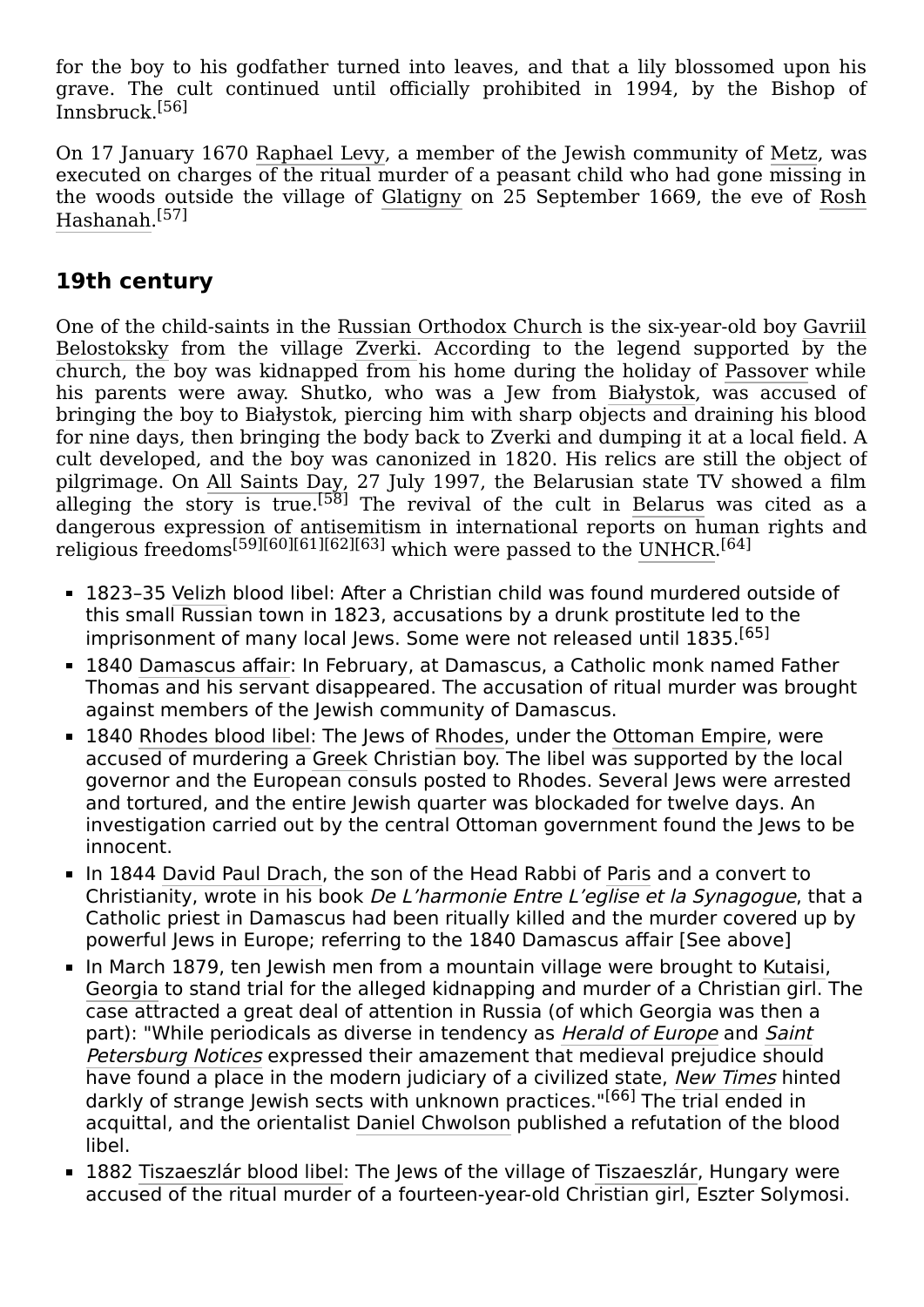The case was one of the main causes of the rise of antisemitism in the country. The accused persons were eventually acquitted.

In 1899 [Hilsner Affair](https://en.wikipedia.org/wiki/Hilsner_Affair): Leopold Hilsner, a [Czech Jewish](https://en.wikipedia.org/wiki/Czech_Jewish) vagabond, was accused of murdering a nineteen-year-old Christian woman, Anežka Hrůzová, with a slash to the throat. Despite the absurdity of the charge and the relatively progressive nature of society in [Austria-Hungary](https://en.wikipedia.org/wiki/Austria-Hungary), Hilsner was convicted and sentenced to death. He was later convicted of an additional unsolved murder, also involving a Christian woman. In 1901, the sentence was commuted to life imprisonment. [Tomáš Masaryk](https://en.wikipedia.org/wiki/Tom%C3%A1%C5%A1_Masaryk), a prominent Austro-Czech philosophy professor and future president of [Czechoslovakia,](https://en.wikipedia.org/wiki/Czechoslovakia) spearheaded Hilsner's defense. He was later blamed by Czech media because of this. In March 1918, Hilsner was pardoned by Austrian emperor [Charles I.](https://en.wikipedia.org/wiki/Karl_of_Austria) He was never exonerated, and the true guilty parties were never found.

#### <span id="page-8-0"></span>**20th century and beyond**

- The 1903 [Kishinev pogrom](https://en.wikipedia.org/wiki/Kishinev_pogrom), an anti-Jewish revolt, started when an anti-Semitic newspaper wrote that a Christian Russian boy, Mikhail Rybachenko, was found murdered in the town of [Dubossary,](https://en.wikipedia.org/wiki/Dub%C4%83sari) alleging that the Jews killed him in order to use the blood in preparation of matzo. Around 49 Jews were killed and hundreds were wounded, with over 700 houses being looted and destroyed.
- In the [1910 Shiraz blood libel](https://en.wikipedia.org/wiki/1910_Shiraz_blood_libel), the Jews of [Shiraz,](https://en.wikipedia.org/wiki/Shiraz) [Iran,](https://en.wikipedia.org/wiki/Iran) were falsely accused of murdering a Muslim girl. The entire Jewish quarter was pillaged; the pogrom left 12 Jews dead and about 50 injured.
- **[In K](https://en.wikipedia.org/wiki/Menahem_Mendel_Beilis)[iev](https://en.wikipedia.org/wiki/Kiev)[, a Jewish factory manager, Menahem](https://en.wikipedia.org/wiki/Menahem_Mendel_Beilis)** Mendel Beilis, was accused of murdering Andrei [Yushchinsky, a Christian child, and using his bloo](https://en.wikipedia.org/wiki/Andrei_Yushchinsky)d in [matzos](https://en.wikipedia.org/wiki/Matzo). He was acquitted by an all-Christian jury after a sensational trial in 1913.<sup>[\[67\]](#page-18-2)</sup>
- In 1928, the Jews of [Massena](https://en.wikipedia.org/wiki/Massena_(village),_New_York), [New York](https://en.wikipedia.org/wiki/New_York_(state)) were falsely accused of kidnapping and killing a Christian girl in the [Massena blood libel](https://en.wikipedia.org/wiki/Massena_blood_libel).
- **If** lews were frequently accused of the ritual murder of Christians for their blood in [Der Stürmer](https://en.wikipedia.org/wiki/Der_St%C3%BCrmer), an antisemitic newspaper published in [Nazi Germany](https://en.wikipedia.org/wiki/Nazi_Germany). The infamous May 1934 issue of the paper was later banned by the Nazi authorities, because it went so far as to compare alleged Jewish ritual murder with the Christian [rite](https://en.wikipedia.org/wiki/Rite) of [communion](https://en.wikipedia.org/wiki/Eucharist). [\[68\]](#page-18-3)



Antisemitic flier in [Kiev](https://en.wikipedia.org/wiki/Kiev), 1915: "Christians, take care of your children!!! It will be Jewish Passover on 17 March."

- In 1938 the British fascist politician and veterinarian [Arnold Leese](https://en.wikipedia.org/wiki/Arnold_Leese) published an antisemitic booklet in defense of the Blood Libel titled My Irrelevant Defense: [Meditations inside Gaol and Out on Jewish Ritual Murder](http://www.jrbooksonline.com/HTML-docs/Jewish_Ritual_Murder.htm) (http://www.jrbooksonline. com/HTML-docs/Jewish\_Ritual\_Murder.htm).
- The [1944–1946 Anti-Jewish violence in Poland,](https://en.wikipedia.org/wiki/Anti-Jewish_violence_in_Poland,_1944%E2%80%9346#Number_of_victims) which according to some estimates killed as many as  $1000$ –2000 Jews (237 documented cases)<sup>[\[69\]](#page-18-4)</sup>), involved, among [other elements, accusations of blood libel, especially in the case of the 1946 Kielce](https://en.wikipedia.org/wiki/Kielce_pogrom) pogrom.
- [King Faisal](https://en.wikipedia.org/wiki/Faisal_of_Saudi_Arabia) of [Saudi Arabia](https://en.wikipedia.org/wiki/Saudi_Arabia) (r. 1964–1975) made accusations against Parisian Jews that took the form of a blood libel.<sup>[\[70\]](#page-18-5)</sup>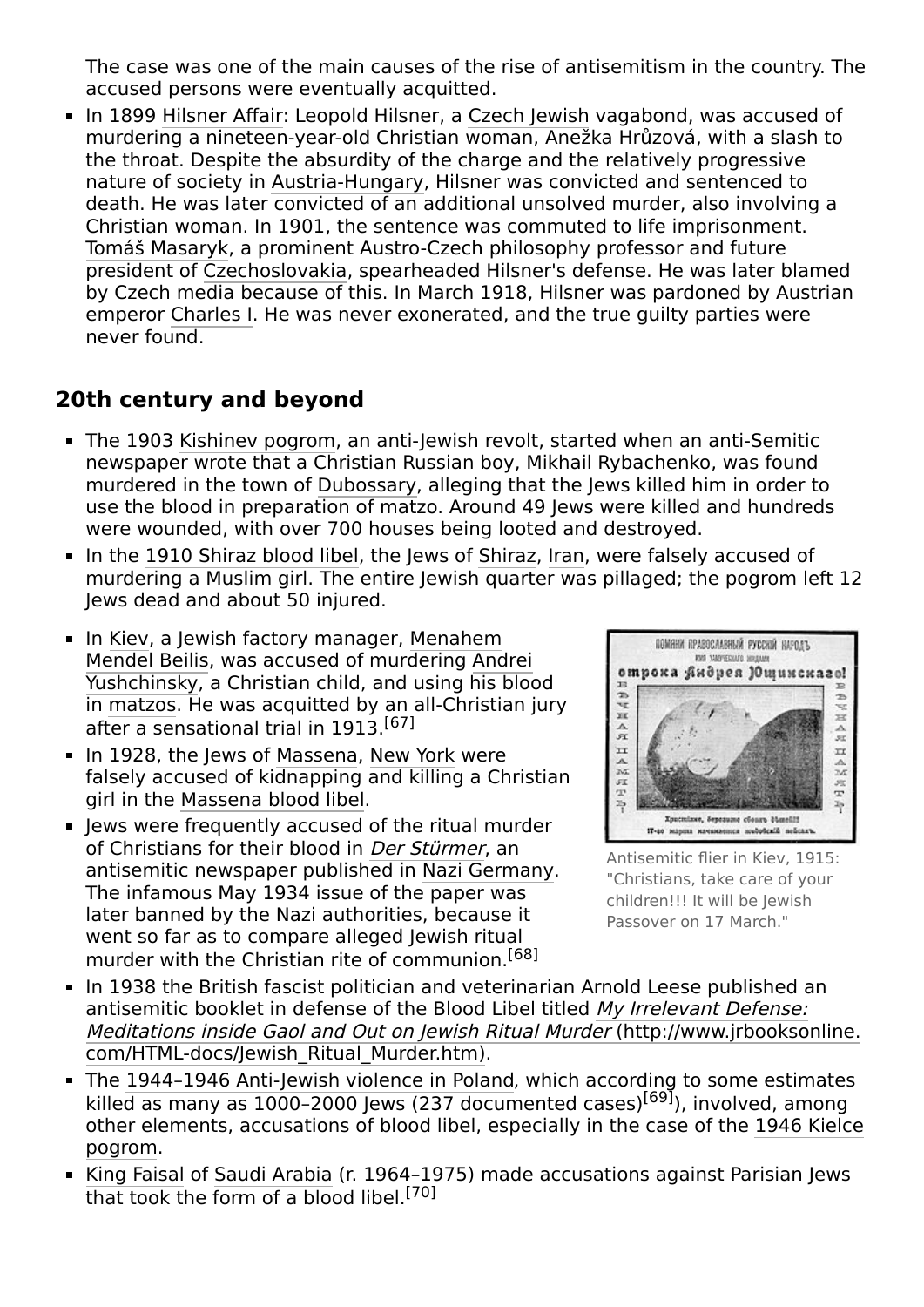- The Matzah Of Zion was written by the [Syrian Defense Minister](https://en.wikipedia.org/wiki/Syrian_Ministry_of_Defense), [Mustafa Tlass](https://en.wikipedia.org/wiki/Mustafa_Tlass) in 1986. The book concentrates on two issues: renewed ritual murder accusations against the Jews in the [Damascus affair](https://en.wikipedia.org/wiki/Damascus_affair) of 1840, and The Protocols of the Elders of Zion.<sup>[\[71\]](#page-18-6)</sup> [The book was cited at a United Nations conference in 1991 by a Syrian](https://en.wikipedia.org/wiki/The_Protocols_of_the_Elders_of_Zion) delegate. On 21 October 2002, the London-based Arabic paper [Al-Hayat](https://en.wikipedia.org/wiki/Al-Hayat) reported that the book The Matzah of Zion was undergoing its eighth reprinting and it was also being translated into English, French and Italian. Egyptian filmmaker Munir Radhi has announced plans to adapt the book into a film.<sup>[\[72\]](#page-18-7)</sup>
- [In 2003, a private Syrian film company created a 29-part television series](https://en.wikipedia.org/wiki/Ash-Shatat) Ash-Shatat ("The Diaspora"). This series originally aired in [Lebanon](https://en.wikipedia.org/wiki/Lebanon) in late 2003 and it was subsequently broadcast by [Al-Manar](https://en.wikipedia.org/wiki/Al-Manar), a satellite television network owned by [Hezbollah.](https://en.wikipedia.org/wiki/Hezbollah) This TV series, based on the antisemitic forgery The Protocols of the Learned Elders of Zion, shows the Jewish people engaging in a conspiracy to rule the world, and it also presents Jews as people who murder the children of Christians, drain their blood and use it to bake [matzah](https://en.wikipedia.org/wiki/Matzah).
- In early January 2005, some 20 members of the Russian [State Duma](https://en.wikipedia.org/wiki/State_Duma) publicly made a blood libel accusation against the Jewish people. They approached the Prosecutor General's Office and demanded that Russia "ban all Jewish organizations." They accused all Jewish groups of being extremist, "anti-Christian and inhumane, and even accused them of practices that include ritual murders." Alluding to previous antisemitic Russian court decrees that accused the Jews of ritual murder, they wrote that "Many facts of such religious extremism were proven in courts." The accusation included traditional [antisemitic canards,](https://en.wikipedia.org/wiki/Antisemitic_canards) such as the claim that "the whole democratic world today is under the financial and political control of international Jewry. And we do not want our Russia to be among such unfree countries". This demand was published as an open letter to the prosecutor general, in Rus Pravoslavnaya (Русь православная, "Orthodox Russia"), a nationalconservative newspaper. This group consisted of members of the ultra-nationalist [Liberal Democrats](https://en.wikipedia.org/wiki/Liberal_Democratic_Party_of_Russia), the [Communist faction,](https://en.wikipedia.org/wiki/Communist_Party_of_the_Russian_Federation) and the nationalist [Motherland party](https://en.wikipedia.org/wiki/Motherland_(Russia)), with some 500 supporters. The mentioned document is known as "The Letter of Five Hundred" ("Письмо пятисот").<sup>[\[73\]](#page-18-8)[\[74\]](#page-18-9)</sup> Their supporters included editors of nationalist newspapers as well as journalists. By the end of the month, this group was strongly criticized, and it retracted its demand in response.
- At the end of April 2005, five boys, ages 9 to 12, in [Krasnoyarsk](https://en.wikipedia.org/wiki/Krasnoyarsk) (Russia) disappeared. In May 2005, their burnt bodies were found in the city sewage. The crime was not disclosed, and in August 2007 the investigation was extended until 18 November 2007.[\[75\]](#page-18-10) Some Russian nationalist groups claimed that the children were murdered by a Jewish sect with a ritual purpose.<sup>[\[76\]](#page-18-11)[\[77\]](#page-18-12)</sup> Nationalist M. Nazarov, one of the authors of "The Letter of Five Hundred" alleges "the existence of a '[Hasidic sect](https://en.wikipedia.org/wiki/Hasidic_Judaism)', whose members kill children before Passover to collect their blood", using the Beilis case mentioned above as evidence. M.Nazarov also alleges that "the ritual



Painting of blood libel in Sandomierz Cathedral

murder requires throwing the body away rather than its concealing". "The Union of the Russian People" demanded officials thoroughly investigate the Jews, not stopping at the search in synagogues, [Matzah](https://en.wikipedia.org/wiki/Matzo) bakeries and their offices.<sup>[\[78\]](#page-18-13)</sup>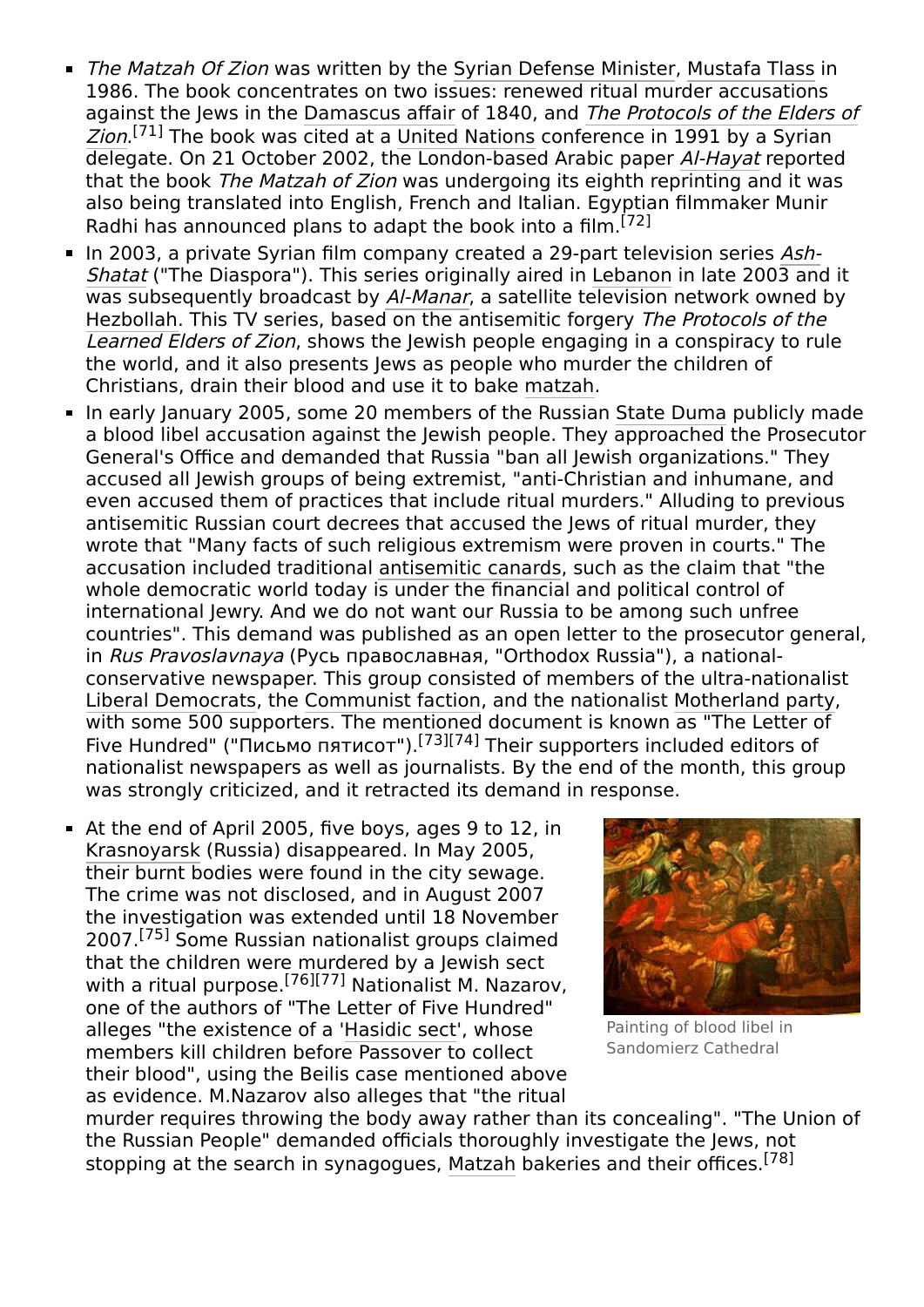- During a speech in 2007, [Raed Salah,](https://en.wikipedia.org/wiki/Raed_Salah) the leader of the northern branch of the [Islamic Movement in Israel](https://en.wikipedia.org/wiki/Islamic_Movement_in_Israel), referred to Jews in Europe having in the past used children's blood to bake holy bread. "We have never allowed ourselves to knead [the dough for] the bread that breaks the fast in the holy month of [Ramadan](https://en.wikipedia.org/wiki/Ramadan) with children's blood", he said. "Whoever wants a more thorough explanation, let him ask what used to happen to some children in Europe, whose blood was mixed in with the dough of the [Jewish] holy bread."<sup>[\[79\]](#page-18-14)</sup>
- In the 2000s, a Polish team of anthropologists and sociologists investigated the currency of the blood libel myth in [Sandomierz](https://en.wikipedia.org/wiki/Sandomierz) where a painting depicting the blood libel adorns the Cathedral and Orthodox faithful in villages near [Bialystok](https://en.wikipedia.org/wiki/Bialystok), and they discovered that these beliefs persist among some Catholic and Orthodox Christians.[\[80\]](#page-18-15)[\[81\]](#page-18-16)[\[82\]](#page-19-0)
- In an address that aired on  $A/Agsa TV$ , a [Hamas](https://en.wikipedia.org/wiki/Hamas) run TV station in [Gaza](https://en.wikipedia.org/wiki/Gaza_City), on 31 March 2010, Salah Eldeen Sultan (Arabic: صلاح الدين سلطان), founder of the [American Center for Islamic Research in](https://en.wikipedia.org/wiki/Islamic_American_University) [Columbus, Ohi](https://en.wikipedia.org/wiki/Columbus,_Ohio)[o, the Islamic American](https://en.wikipedia.org/wiki/Islamic_American_University) University in [Southfield, Michigan,](https://en.wikipedia.org/wiki/Southfield,_Michigan) and the Sultan Publishing Co.<sup>[\[83\]](#page-19-1)</sup> and described in 2005 as "one of America's most noted Muslim scholars", alleged that Jews kidnap Christians and others in order to slaughter them and use their blood for making matzos. Sultan, who is currently a lecturer on Muslim jurisprudence at [Cairo University](https://en.wikipedia.org/wiki/Cairo_University) stated that: "The Zionists kidnap several non-Muslims [[sic](https://en.wikipedia.org/wiki/Sic)] -Christians and others... this happened in a Jewish neighborhood in Damascus. They killed the French doctor, Toma, who used to treat the Jews and others for free, in order to spread Christianity. Even though he was their friend and they benefited from him the most, they took him on one of these holidays and slaughtered him, along with the nurse. Then they kneaded the matzos with the blood of Dr. Toma and his nurse. They do this every year. The world must know these facts about the Zionist entity and its terrible corrupt creed. The world should know this." (Translation by the [Middle East Media Research Institute\)](https://en.wikipedia.org/wiki/Middle_East_Media_Research_Institute) [\[84\]](#page-19-2)[\[85\]](#page-19-3)[\[86\]](#page-19-4)[\[87\]](#page-19-5)[\[88\]](#page-19-6)
- During an interview which aired on [Rotana Khalijiya TV](https://en.wikipedia.org/wiki/Rotana_(television)) on 13 August 2012, Saudi Cleric Salman Al-Odeh stated (as translated by [MEMRI](https://en.wikipedia.org/wiki/MEMRI)) that "It is well known that the Jews celebrate several holidays, one of which is the Passover, or the Matzos Holiday. I read once about a doctor who was working in a laboratory. This doctor lived with a Jewish family. One day, they said to him: 'We want blood. Get us some human blood.' He was confused. He didn't know what this was all about. Of course, he couldn't betray his work ethics in such a way, but he began inquiring, and he found that they were making matzos with human blood." Al-Odeh also stated that " [Jews] eat it, believing that this brings them close to their false god, [Yahweh"](https://en.wikipedia.org/wiki/Yahweh) and that "They would lure a child in order to sacrifice him in the religious rite that they perform during that holiday."[\[89\]](#page-19-7)[\[90\]](#page-19-8)
- In April 2013, the Palestinian non-profit organization MIFTAH, founded by Hanan [Ashrawi apologized for publishing an article which criticized US President Barac](https://en.wikipedia.org/wiki/Hanan_Ashrawi)[k](https://en.wikipedia.org/wiki/Barack_Obama) Obama for holding a [Passover Seder](https://en.wikipedia.org/wiki/Passover_Seder) in the [White House](https://en.wikipedia.org/wiki/White_House) by saying "Does Obama, in fact, know the relationship, for example, between 'Passover' and 'Christian blood'...?! Or 'Passover' and 'Jewish blood rituals?!' Much of the chatter and gossip about historical Jewish blood rituals in Europe is real and not fake as they claim; the Jews used the blood of Christians in the Jewish Passover." MIFTAH's apology expressed its "sincerest regret."<sup>[\[91\]](#page-19-9)</sup>
- In an interview which aired on [Al-Hafez TV](https://en.wikipedia.org/wiki/Al-Hafez) on 12 May 2013, Khaled Al-Zaafrani of the Egyptian Justice and Progress Party, stated (as translated by [MEMRI](https://en.wikipedia.org/wiki/MEMRI)): "It's well known that during the Passover, they [the Jews] make matzos called the "Blood of Zion." They take a Christian child, slit his throat and slaughter him. Then they take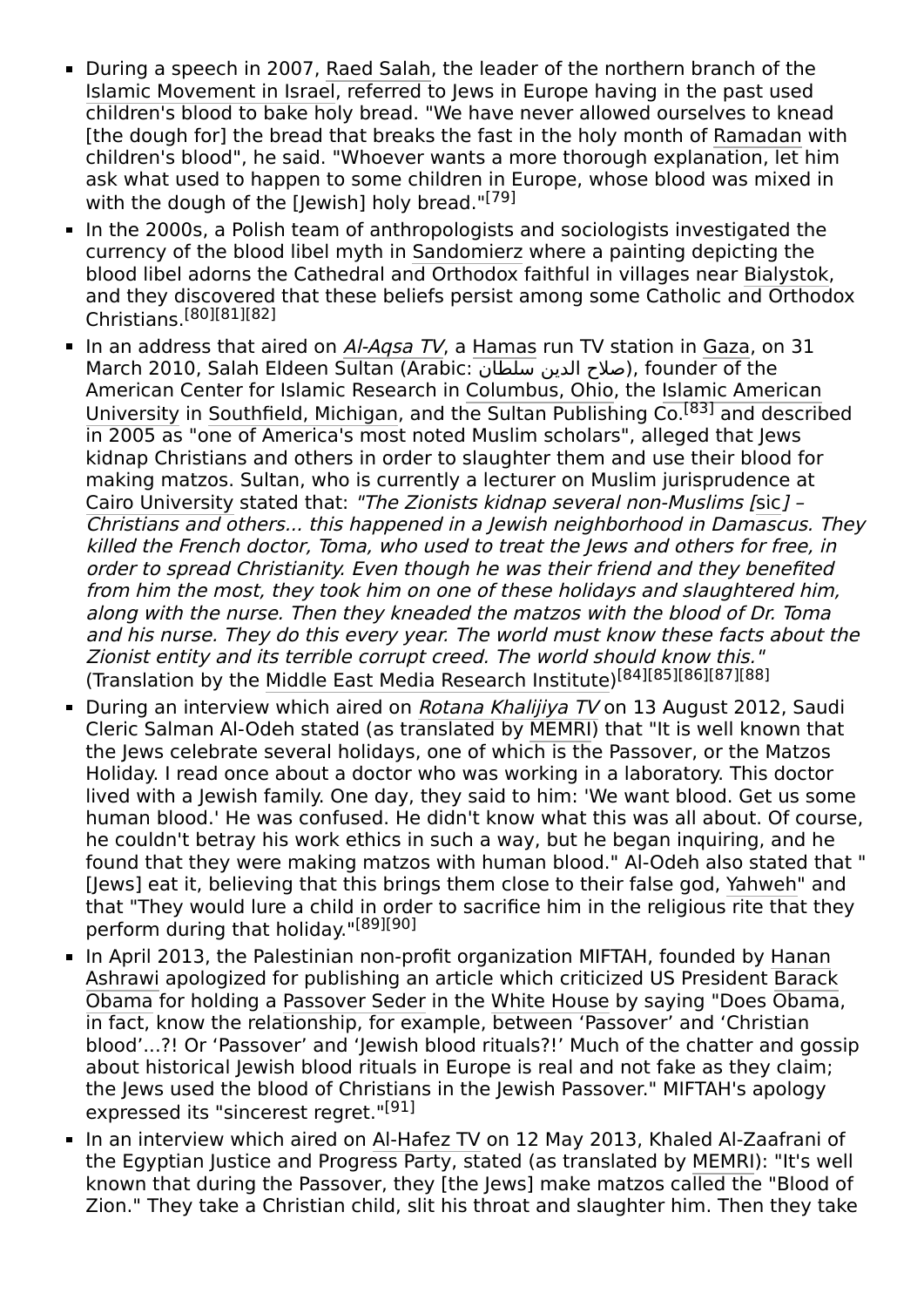his blood and make their [matzos]. This is a very important rite for the Jews, which they never forgo... They slice it and fight over who gets to eat Christian blood." In the same interview, Al-Zaafrani stated that "The French kings and the Russian czars discovered this in the Jewish quarters. All the massacring of Jews that occurred in those countries were because they discovered that the Jews had kidnapped and slaughtered children, in order to make the Passover matzos<sup>.</sup> "[\[92\]](#page-19-10)[\[93\]](#page-19-11)[\[94\]](#page-19-12)

- In an interview which aired on the [Al-Quds TV](https://en.wikipedia.org/wiki/Al-Quds_TV) channel on 28 July 2014 (as translated by [MEMRI](https://en.wikipedia.org/wiki/MEMRI)), [Osama Hamdan,](https://en.wikipedia.org/wiki/Osama_Hamdan) the top representative of [Hamas](https://en.wikipedia.org/wiki/Hamas) in [Lebanon,](https://en.wikipedia.org/wiki/Lebanon) stated that "we all remember how the Jews used to slaughter Christians, in order to mix their blood in their holy matzos. This is not a figment of imagination or something taken from a film. It is a fact, acknowledged by their own books and by historical evidence."<sup>[\[95\]](#page-19-13)</sup> In a subsequent interview with CNN's [Wolf Blitzer](https://en.wikipedia.org/wiki/Wolf_Blitzer), Hamdan defended his comments, stating that he "has lewish friends."<sup>[\[96\]](#page-20-0)</sup>
- In a sermon broadcast on the official [Jordanian TV channel](https://en.wikipedia.org/wiki/Jordan_Radio_and_Television_Corporation) on 22 August 2014, Sheik Bassam Ammoush, a former Minister of Administrative Development who was appointed to Jordan's [House of Senate \("Majlis al-Aayan"\)](https://en.wikipedia.org/wiki/Parliament_of_Jordan) in 2011, stated (as translated by [MEMRI](https://en.wikipedia.org/wiki/MEMRI)): "In [the [Gaza Strip](https://en.wikipedia.org/wiki/Gaza_Strip)] we are dealing with the enemies of [Allah](https://en.wikipedia.org/wiki/Allah), who believe that the matzos that they bake on their holidays must be kneaded with blood. When the Jews were in the [diaspora,](https://en.wikipedia.org/wiki/Jewish_diaspora) they would murder children in England, in Europe, and in America. They would slaughter them and use their blood to make their matzos... They believe that they are [God's chosen people](https://en.wikipedia.org/wiki/Jews_as_the_chosen_people). They believe that the killing of any human being is a form of worship and a means to draw near their god."<sup>[\[97\]](#page-20-1)</sup>
- In March 2020, Italian painter [Giovanni Gasparro](https://en.wikipedia.org/w/index.php?title=Giovanni_Gasparro&action=edit&redlink=1) unveiled a painting of the martyrdom of [Simon of Trent](https://en.wikipedia.org/wiki/Simon_of_Trent), titled "Martirio di San Simonino da Trento (Simone Unverdorben), per omicidio rituale ebraico (The Martyrdom of St. Simon of Trento in accordance with Jewish ritual murder)". The painting was condemned by the Italian Jewish community and the [Simon Wiesenthal Center,](https://en.wikipedia.org/wiki/Simon_Wiesenthal_Center) among others.[\[98\]](#page-20-2)[\[99\]](#page-20-3)

## <span id="page-11-0"></span>**Views of the Catholic Church**

The attitude of the [Catholic Church](https://en.wikipedia.org/wiki/Catholic_Church) towards these accusations and the cults venerating children supposedly killed by Jews has varied over time. The [Papacy](https://en.wikipedia.org/wiki/Pope) generally opposed them, although it had problems in enforcing its opposition.

In 1911, the *[Dictionnaire apologétique de la foi catholique](https://en.wikipedia.org/w/index.php?title=Dictionnaire_apolog%C3%A9tique_de_la_foi_catholique&action=edit&redlink=1)*, an important French Catholic encyclopedia, published an analysis of the blood libel accusations.<sup>[\[100\]](#page-20-4)</sup> This may be taken as being broadly representative of educated Catholic opinion in continental Europe at that time. The article noted that the popes had generally refrained from endorsing the blood libel, and it concluded that the accusations were unproven in a general sense, but it left open the possibility that some Jews had committed ritual murders of Christians. Other contemporary Catholic sources (notably the [Jesuit](https://en.wikipedia.org/wiki/Society_of_Jesus) periodical [La Civiltà Cattolica](https://en.wikipedia.org/wiki/La_Civilt%C3%A0_Cattolica)) promoted the blood libel as  $truth<sub>.</sub>[101]$  $truth<sub>.</sub>[101]$ 

Today, the accusations are almost entirely discredited in Catholic circles, and the cults associated with them have fallen into disfavour. For example, [Simon of Trent](https://en.wikipedia.org/wiki/Simon_of_Trent)'s local status as a saint was removed in 1965.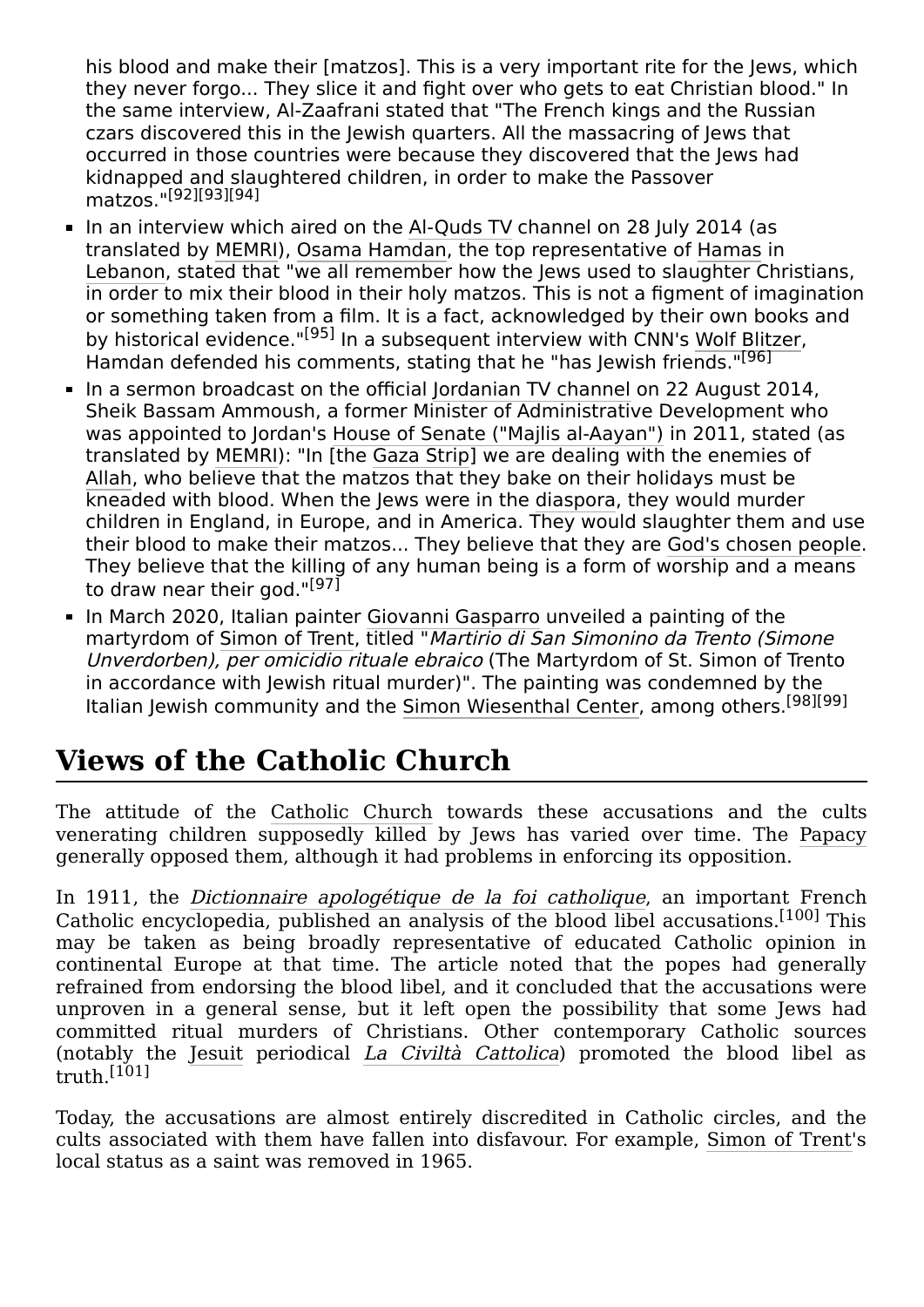### <span id="page-12-0"></span>**Papal pronouncements**

- [Pope Innocent IV](https://en.wikipedia.org/wiki/Pope_Innocent_IV) took action against the blood libel: "5 July 1247 Mandate to the prelates of Germany and France to annul all measures adopted against the Jews on account of the ritual murder libel, and to prevent the accusation of Arabs on similar charges" (The Apostolic See and the Jews, Documents: 492–1404; Simonsohn, Shlomo, pp. 188–189, 193–195, 208). In 1247, he wrote also that "Certain of the clergy, and princes, nobles and great lords of your cities and dioceses have falsely devised certain godless plans against the Jews, unjustly depriving them by force of their property, and appropriating it themselves;... they falsely charge them with dividing up among themselves on the Passover the heart of a murdered boy...In their malice, they ascribe every murder, wherever it chance to occur, to the Jews. And on the ground of these and other fabrications, they are filled with rage against them, rob them of their possessions without any formal accusation, without confession, and without legal trial and conviction, contrary to the privileges granted to them by the Apostolic See... Since it is our pleasure that they shall not be disturbed,... we ordain that ye behave towards them in a friendly and kind manner. Whenever any unjust attacks upon them come under your notice, redress their injuries, and do not suffer them to be visited in the future by similar tribulations" (Catholic Encyclopedia [\(1910\), Vol. 8, pp. 393–394\). \[1\] \(http://www.ne](http://www.newadvent.org/cathen/08017a.htm) wadvent.org/cathen/08017a.htm)
- [Pope Gregory X](https://en.wikipedia.org/wiki/Pope_Gregory_X) (1271–1276) issued a letter which criticized the practice of blood libels and forbade arrests and persecution of lews based on a blood libel, ... unless which we do not believe they be caught in the commission of the crime.<sup>[\[102\]](#page-20-6)</sup>
- [Pope Paul III,](https://en.wikipedia.org/wiki/Pope_Paul_III) in a bull of 12 May 1540, made clear his displeasure at having learned, through the complaints of the Jews of Hungary, Bohemia, and Poland, that their enemies, looking for a pretext to lay their hands on the Jews' property, were falsely attributing terrible crimes to them, in particular that of killing children and drinking their blood.
- [Pope Pius V](https://en.wikipedia.org/wiki/Pope_Pius_V) in the bull *Hebraeorum gens sola* (26 February 1569), by which he expelled Jews from all the cities of the [Papal States](https://en.wikipedia.org/wiki/Papal_States) except Rome and Ancona, [\[103\]](#page-20-7) made multiple accusations of wrong-doing against the Jews, including usury, theft, receiving stolen goods, pimping, divination, and magic. He did not mention the blood libel.
- [Pope Benedict XIV](https://en.wikipedia.org/wiki/Pope_Benedict_XIV) wrote the bull Beatus Andreas (22 February 1755) in response to an application for the formal [canonization](https://en.wikipedia.org/wiki/Canonization) of the 15th-century [Andreas Oxner,](https://en.wikipedia.org/wiki/Andreas_Oxner) a [folk saint](https://en.wikipedia.org/wiki/Folk_saint) alleged to have been murdered by Jews "out of hatred for the Christian faith". Benedict did not dispute the factual claim that Jews murdered Christian children, and in anticipating that further cases on this basis would be brought appears to have accepted it as accurate, but decreed that in such cases beatification or canonization would be inappropriate.<sup>[\[104\]](#page-20-8)</sup>

## <span id="page-12-1"></span>**Blood libels in Muslim lands**

In late 1553 or 1554, [Suleiman the Magnificent](https://en.wikipedia.org/wiki/Suleiman_the_Magnificent), the reigning [Sultan](https://en.wikipedia.org/wiki/Sultan) of the Ottoman Empire, issued a [firman](https://en.wikipedia.org/wiki/Firman_(decree)) [\(royal decree\) which formally denounced blood libels against](https://en.wikipedia.org/wiki/Ottoman_Empire) the Jews.<sup>[\[105\]](#page-20-9)</sup> In  $\overline{1840}$ , following the Western outrage arising from the Damascus affair, British politician and leader of the British Jewish community, Sir Moses [Montefiore, backed by other influential westerners including Britain's Lor](https://en.wikipedia.org/wiki/Moses_Montefiore)[d](https://en.wikipedia.org/wiki/Henry_Temple,_3rd_Viscount_Palmerston) Palmerston and Damascus consul [Charles Henry Churchill,](https://en.wikipedia.org/wiki/Charles_Henry_Churchill)  $^{[106]}$  $^{[106]}$  $^{[106]}$  the French lawyer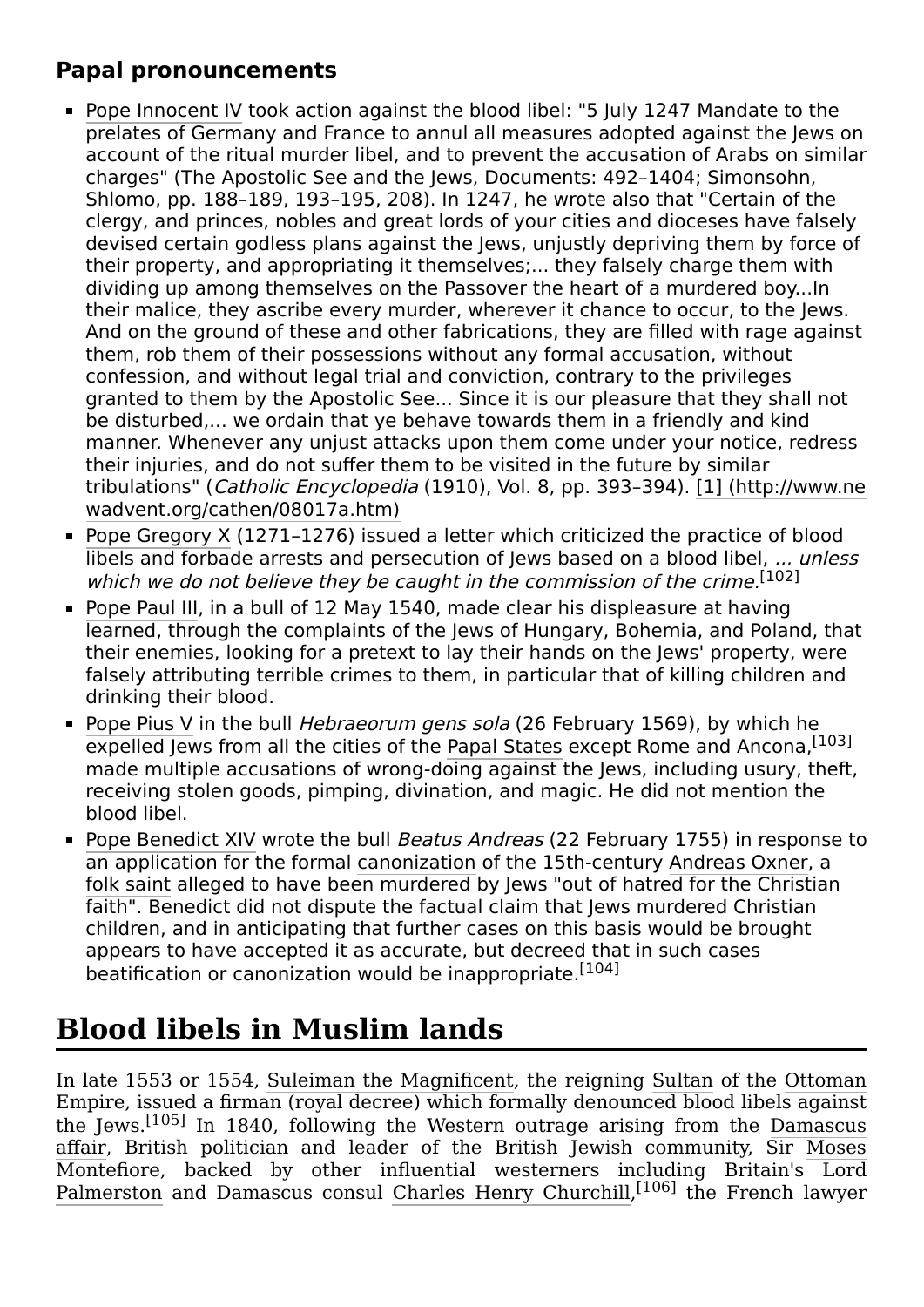[Adolphe Crémieux,](https://en.wikipedia.org/wiki/Isaac_Mo%C3%AFse_Cr%C3%A9mieux) Austrian consul Giovanni Gasparo Merlato, Danish missionary [John Nicolayson](https://en.wikipedia.org/wiki/John_Nicolayson), [\[106\]](#page-20-10) and Solomon Munk, persuaded [Sultan](https://en.wikipedia.org/wiki/Sultan) [Abdulmecid I](https://en.wikipedia.org/wiki/Abdulmecid_I) in [Constantinople](https://en.wikipedia.org/wiki/Constantinople), to issue a firman on 6 November 1840 intended to halt the spread of blood libel accusations in the Ottoman Empire. The edict declared that blood libel accusations were a [slander](https://en.wikipedia.org/wiki/Slander) against Jews and they would be prohibited throughout the Ottoman Empire, and read in part:

"... and for the love we bear to our subjects, we cannot permit the Jewish nation, whose innocence for the crime alleged against them is evident, to be worried and tormented as a consequence of accusations which have not the least foundation in truth...".

In the remainder of the 19th century and into the 20th century, there were many instances of the blood libel in Ottoman lands.<sup>[\[107\]](#page-20-11)</sup> However the libel almost always came from the Christian community, sometimes with the connivance of Greek or French diplomats.<sup>[\[107\]](#page-20-11)</sup> The Jews could usually count on the goodwill of the Ottoman authorities and increasingly on the support of British, Prussian and Austrian representatives.[\[107\]](#page-20-11)

In the [1910 Shiraz blood libel](https://en.wikipedia.org/wiki/1910_Shiraz_blood_libel), the Jews of [Shiraz,](https://en.wikipedia.org/wiki/Shiraz) [Iran,](https://en.wikipedia.org/wiki/Iran) were falsely accused of murdering a Muslim girl. The entire Jewish quarter was pillaged, with the pogrom leaving 12 Jews dead and about 50 injured.

[In 1983, M](https://en.wikipedia.org/wiki/Mustafa_Tlass#The_Matzah_of_Zion)[ustafa Tlas](https://en.wikipedia.org/wiki/Mustafa_Tlass)[s, the S](https://en.wikipedia.org/wiki/Mustafa_Tlass#The_Matzah_of_Zion)[yrian Minister of Defense](https://en.wikipedia.org/wiki/Ministry_of_Defense_(Syria))[, wrote and published](https://en.wikipedia.org/wiki/Mustafa_Tlass#The_Matzah_of_Zion) The Matzah of Zion, which is a treatment of the [Damascus affair](https://en.wikipedia.org/wiki/Damascus_affair) of 1840 that repeats the ancient "blood libel", that [Jews](https://en.wikipedia.org/wiki/Jew) use the blood of murdered non-Jews in religious rituals such as baking [Matza](https://en.wikipedia.org/wiki/Matza) bread.<sup>[\[108\]](#page-20-12)</sup> In this book, he argues that the true religious beliefs of Jews are "black hatred against all humans and religions", and no Arab country should ever sign a peace treaty with [Israel](https://en.wikipedia.org/wiki/Israel).<sup>[\[109\]](#page-20-13)</sup> Tlass re-printed the book several times and stands by its conclusions. Following the book's publication, Tlass told [Der Spiegel](https://en.wikipedia.org/wiki/Der_Spiegel), that this accusation against Jews was valid and he also claimed that his book is "an historical study ... based on documents from France, Vienna and the American University in Beirut."[\[109\]](#page-20-13)[\[110\]](#page-20-14)

In 2003, the Egyptian newspaper [Al-Ahram](https://en.wikipedia.org/wiki/Al-Ahram) published a series of articles by Osama [El-Baz, a senior advisor to the then Egyptian President Hosni Mubarak. Among other](https://en.wikipedia.org/wiki/Osama_El-Baz) things, Osama El-Baz explained the origins of the blood libel against the Jews. He said that [Arabs](https://en.wikipedia.org/wiki/Arabs) and [Muslims](https://en.wikipedia.org/wiki/Muslim) have never been antisemitic, as a group, but he accepted the fact that a few Arab writers and media figures attack Jews "on the basis of the [racist](https://en.wikipedia.org/wiki/Racism) fallacies and myths that originated in [Europe](https://en.wikipedia.org/wiki/Europe)". He urged people not to succumb to "myths" such as the blood libel.<sup>[\[111\]](#page-20-15)</sup>

Nevertheless, on many occasions in modern times, blood libel stories have appeared in the state-sponsored media of a number of Arab and Muslim nations, as well as on their television shows and websites, and books which allege instances of Jewish blood libels are not uncommon there.<sup>[\[112\]](#page-21-2)</sup> The blood libel was featured in a scene in the [Syrian](https://en.wikipedia.org/wiki/Syria) [TV series](https://en.wikipedia.org/wiki/Arab_television_drama#Syria) [Ash-Shatat](https://en.wikipedia.org/wiki/Ash-Shatat), shown in 2003.[\[113\]](#page-21-3)[\[114\]](#page-21-4)

In 2007, Lebanese poet, Marwan Chamoun, in an interview aired on [Télé Liban](https://en.wikipedia.org/wiki/T%C3%A9l%C3%A9_Liban), referred to the "... slaughter of the priest Tomaso de Camangiano ... in 1840... in the presence of two rabbis in the heart of Damascus, in the home of a close friend of this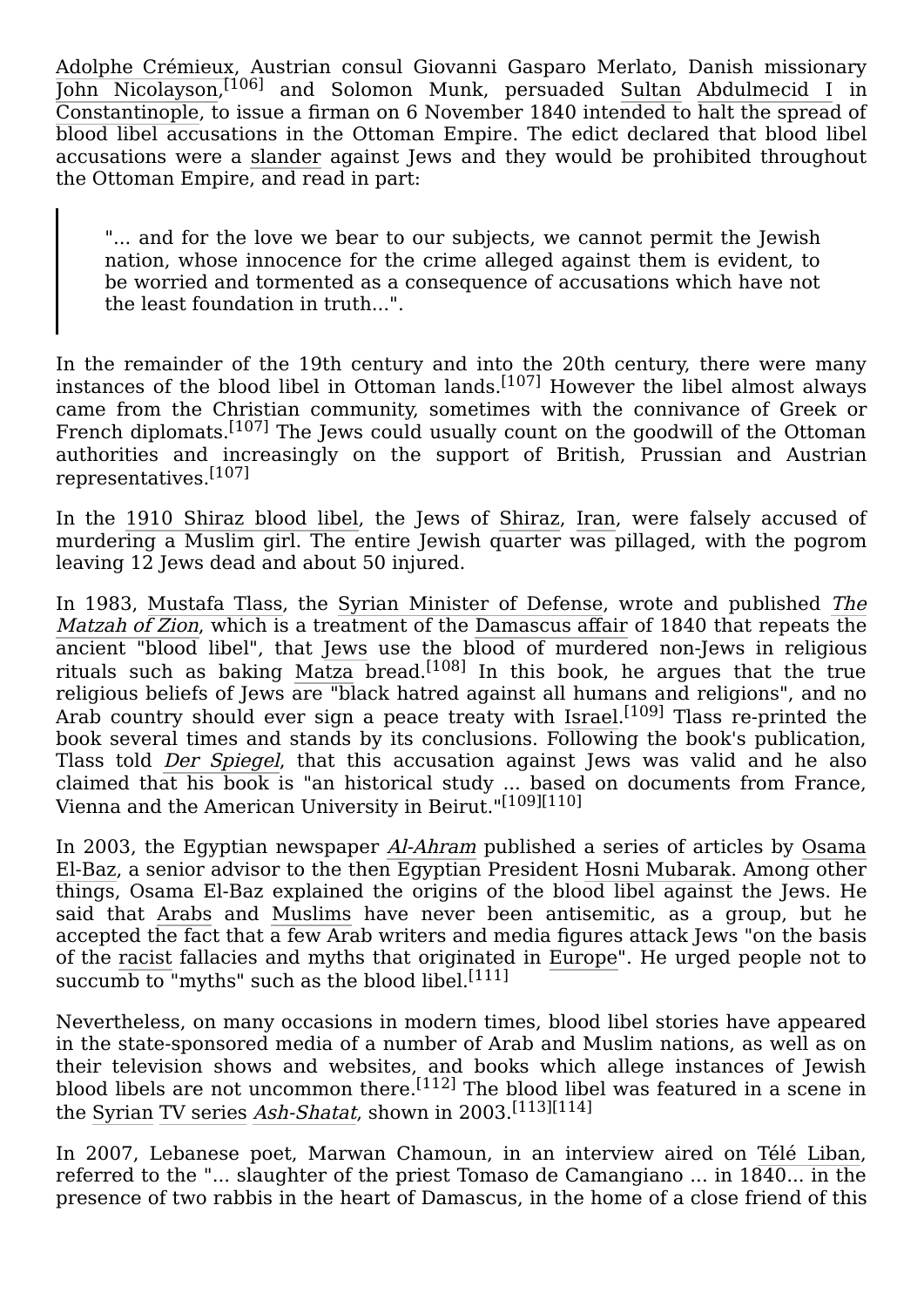priest, Daud Al-Harari, the head of the Jewish community of Damascus. After he was [slaughtered, his blood was collected, and the two rabbis took it."](https://en.wikipedia.org/wiki/Death_of_a_Monk)<sup>[\[115\]](#page-21-5)</sup> A novel. *Death* of a Monk, based on the Damascus affair, was published in 2004.

### <span id="page-14-11"></span>**See also**

- **[Blood atonement](https://en.wikipedia.org/wiki/Blood_atonement)**
- [Blood curse](https://en.wikipedia.org/wiki/Blood_curse)
- **[Blood ritual](https://en.wikipedia.org/wiki/Blood_ritual)**
- [Cake of Light](https://en.wikipedia.org/wiki/Cake_of_Light)
- [Sefer HaRazim](https://en.wikipedia.org/wiki/Sefer_HaRazim)

### <span id="page-14-12"></span>**References**

- <span id="page-14-0"></span>1. Gottheil, Richard; Strack, Hermann L.; Jacobs, Joseph (1901–1906). "Blood [Accusation" \(http://jewishencyclopedia.com/articles/3408-blood-accusation\).](http://jewishencyclopedia.com/articles/3408-blood-accusation) Jewish Encyclopedia. New York: Funk & Wagnalls.
- <span id="page-14-1"></span>2. Dundes, Alan, ed. (1991). The Blood Libel Legend: A Casebook in Anti-Semitic Folklore [\(https://archive.org/details/bloodlibellegend00alan\). University of](https://archive.org/details/bloodlibellegend00alan) Wisconsin Press. [ISBN](https://en.wikipedia.org/wiki/ISBN_(identifier)) [978-0-299-13114-2](https://en.wikipedia.org/wiki/Special:BookSources/978-0-299-13114-2).
- <span id="page-14-2"></span>3. Turvey, Brent E. Criminal Profiling: An Introduction to Behavioral Evidence Analysis, Academic Press, 2008, p. 3. "Blood libel: An accusation of ritual murder made against one or more persons, typically of the Jewish faith".
- <span id="page-14-3"></span>4. Chanes, Jerome A. Antisemitism: A Reference Handbook, ABC-CLIO, 2004, pp. 34– 45. "Among the most serious of these [anti-Jewish] manifestations, which reverberate to the present day, were those of the libels: the leveling of charges against lews, particularly the blood libel and the libel of desecrating the host."
- <span id="page-14-4"></span>5. Goldish, Matt. Jewish Questions: Responsa on Sephardic Life in the Early Modern Period, Princeton University Press, 2008, p. 8. "In the period from the twelfth to the twentieth centuries, Jews were regularly charged with blood libel or ritual murder – that Jews kidnapped and murdered non-Jews as part of a Jewish religious ritual."
- <span id="page-14-5"></span>6. Zeitlin, S ["The Blood Accusation" \(https://www.jstor.org/pss/1453766\)](https://www.jstor.org/pss/1453766) Vigiliae Christianae, Vol. 50, No. 2 (1996), pp. 117–124
- <span id="page-14-6"></span>7. Angelo S. Rappoport The Folklore of the Jews (London: Soncino Press, 1937), pp. [195–203 \(http://www.pitt.edu/~dash/golem.html\)](http://www.pitt.edu/~dash/golem.html) Archived (https://web.archive.or [g/web/20110418003740/http://www.pitt.edu/~dash/golem.html\) 18 April 2011 at](https://web.archive.org/web/20110418003740/http://www.pitt.edu/~dash/golem.html) the [Wayback Machine](https://en.wikipedia.org/wiki/Wayback_Machine)
- <span id="page-14-7"></span>8. [Walter Laqueur](https://en.wikipedia.org/wiki/Walter_Laqueur) (2006): The Changing Face of Antisemitism: From Ancient Times to the Present Day, Oxford University Press, [ISBN](https://en.wikipedia.org/wiki/ISBN_(identifier)) [0-19-530429-2](https://en.wikipedia.org/wiki/Special:BookSources/0-19-530429-2). p. 56
- <span id="page-14-8"></span>9. ["What does 'blood libel' mean?" \(https://www.bbc.com/news/world-us-canada-1217](https://www.bbc.com/news/world-us-canada-12176503) 6503). 12 January 2011. Retrieved 16 April 2018 – via www.bbc.com.
- <span id="page-14-9"></span>10. Jim Geraghty (12 January 2011). "The Term 'Blood Libel': More Common Than You [Might Think" \(https://www.nationalreview.com/the-campaign-spot/term-blood-libel](https://www.nationalreview.com/the-campaign-spot/term-blood-libel-more-common-you-might-think-jim-geraghty/)more-common-you-might-think-jim-geraghty/). National Review. Retrieved 16 April 2018.
- <span id="page-14-10"></span>11. Boteach, Shmuley (14 January 2011). "Sarah Palin Is Right About 'Blood Libel'" (htt [ps://www.wsj.com/articles/SB10001424052748703583404576079823067585318\).](https://www.wsj.com/articles/SB10001424052748703583404576079823067585318) wsj.com.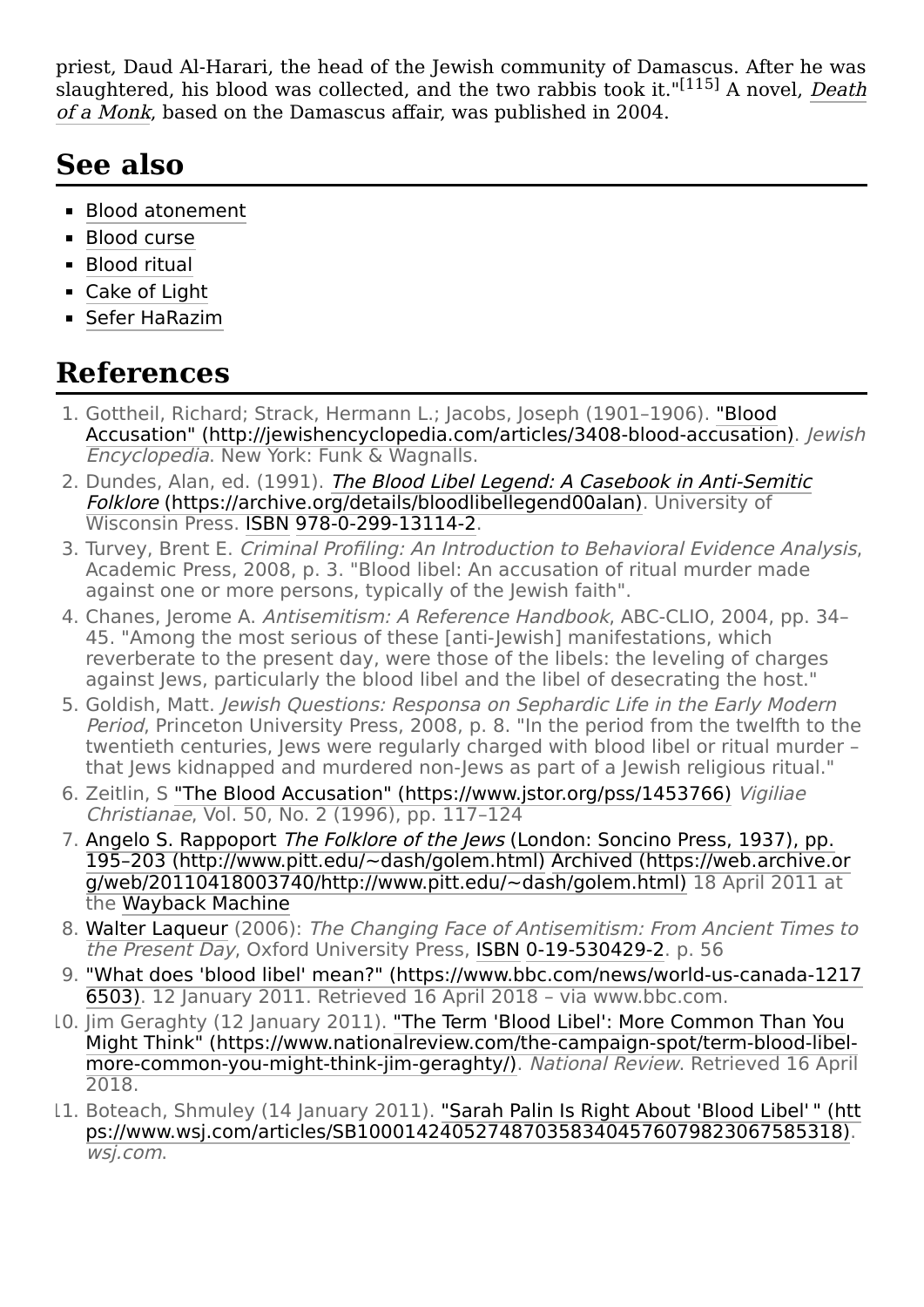- <span id="page-15-0"></span>12. [Rutman, Rabbi Yisrael. "Pesach: What We Eat and Why We Eat It" \(https://web.archi](https://web.archive.org/web/20130509103442/http://torah.org/features/holydays/passover/pesacheat.html) ve.org/web/20130509103442/http://torah.org/features/holydays/passover/pesache at.html). torah.org. Project Genesis Inc. Archived from the original (http://www.tora [h.org/features/holydays/passover/pesacheat.html\) on 9 May 2013. Retrieved](http://www.torah.org/features/holydays/passover/pesacheat.html) 14 April 2013.
- <span id="page-15-1"></span>13. [What is \(http://magentzedek.org/?page\\_id=81\)](http://magentzedek.org/?page_id=81)[kashrut](https://en.wikipedia.org/wiki/Kashrut); "Eating blood is forbidden. Blood is blood, whether it comes from a human being or an animal. In prohibiting the consumption of blood, the Torah seems to be concerned that it can excite a blood-lust in human beings and may desensitize us to the suffering of human beings when their blood is spilled."
- <span id="page-15-2"></span>14. ["Bible Gateway passage: Leviticus 3:17 – New Revised Standard Version" \(https://w](https://www.biblegateway.com/passage/?search=Leviticus+3:17&version=NRSV) ww.biblegateway.com/passage/?search=Leviticus+3:17&version=NRSV). Bible Gateway. Retrieved 12 March 2018.
- <span id="page-15-3"></span>15. ["Bible Gateway passage: Leviticus 7:26 – New Revised Standard Version" \(https://w](https://www.biblegateway.com/passage/?search=Leviticus+7:26&version=NRSV) ww.biblegateway.com/passage/?search=Leviticus+7:26&version=NRSV). Bible Gateway. Retrieved 12 March 2018.
- <span id="page-15-4"></span>16. Paul R. Bartrop, Samuel Totten, Dictionary of Genocide, ABC-CLIO, 2007, p. 45.
- <span id="page-15-5"></span>17. [BLOOD ACCUSATION \(http://www.jewishencyclopedia.com/articles/3408-blood-accu](http://www.jewishencyclopedia.com/articles/3408-blood-accusation#3489) sation#3489) in *Jewish Encyclopedia*, (Richard Gottheil, Hermann L. Strack, Joseph Jacobs). Accessed 10/31/18. Note that the version of the Jewish Encyclopedia here quoted misspells the name *Damocritus* as *Democritus*, the name of an unrelated philosopher.
- <span id="page-15-6"></span>18. David Patterson (2015). Anti-Semitism and Its Metaphysical Origins (https://books.g [oogle.com/?id=F\\_1DBgAAQBAJ&pg=PA1\). Cambridge University Press. p. 1.](https://books.google.com/?id=F_1DBgAAQBAJ&pg=PA1) [ISBN](https://en.wikipedia.org/wiki/ISBN_(identifier)) [978-1-107-04074-8](https://en.wikipedia.org/wiki/Special:BookSources/978-1-107-04074-8).
- <span id="page-15-7"></span>19. Louis H. Feldman, Jew and Gentile in the Ancient World: Attitudes and Interactions from Alexander to Justinian, Princeton University Press, Princeton, New Jersey, 1993. pp. 126–27.
- <span id="page-15-8"></span>20. Feldman, Louis H. Studies in Hellenistic Judaism, Brill, 1996, p. 293.
- <span id="page-15-9"></span>21. ["Blood libel in Syria" \(https://www.jewishvirtuallibrary.org/jsource/History/syriablood](https://www.jewishvirtuallibrary.org/jsource/History/syriabloodlibel.html) libel.html). Jewishvirtuallibrary.org. Retrieved 23 January 2010.
- <span id="page-15-10"></span>22. [Lily Galili \(18 February 2007\). "And if it's not good for the Jews?" \(http://www.haare](http://www.haaretz.com/hasen/spages/827036.html) tz.com/hasen/spages/827036.html). Haaretz. Retrieved 18 February 2007.
- <span id="page-15-11"></span>23. Two Nations in Your Womb: Perceptions of Jews and Christians in Late Antiquity and the Middle Ages by Israel J. Yuval; translated by Barbara Harshav and Jonathan Chipman, University of California Press, 2006
- <span id="page-15-12"></span>24. [Langham, Raphael \(10 March 2008\). "William of Norwich" \(https://web.archive.org/](https://web.archive.org/web/20110718203040/http://www.jhse.org/node/44?page=0%2C0) [web/20110718203040/http://www.jhse.org/node/44?page=0%2C0\).](https://en.wikipedia.org/wiki/Jewish_Historical_Society_of_England) The Jewish Historical Society of England. Archived from the original (http://www.jhse.org/node/ [44?page=0%2C0\) on 18 July 2011. Retrieved 1 July 2019.;](http://www.jhse.org/node/44?page=0%2C0) Langmuir, Gavin  $\overline{I}$  (1996), Toward a Definition of Antisemitism, University of California Press, pp. 216ff.
- <span id="page-15-13"></span>25.**This article incorporates text from a publication now in the public** [domain: Herbermann, Charles, ed. \(1913\). "St. William of Norwich"](https://en.wikipedia.org/wiki/Public_domain) [\(http://www.ne](http://www.newadvent.org/cathen/15635a.htm) wadvent.org/cathen/15635a.htm). [Catholic Encyclopedia](https://en.wikipedia.org/wiki/Catholic_Encyclopedia). New York: Robert Appleton Company.
- <span id="page-15-14"></span>26. [Design, SUMO. "The 1190 Massacre: History of York" \(http://www.historyofyork.org.](http://www.historyofyork.org.uk/themes/norman/the-1190-massacre) uk/themes/norman/the-1190-massacre). www.historyofyork.org.uk.
- <span id="page-15-15"></span>27. ["Jewish bodies found in medieval well in Norwich" \(https://www.bbc.co.uk/news/uk-](https://www.bbc.co.uk/news/uk-13855238)13855238). BBC News. 23 June 2011.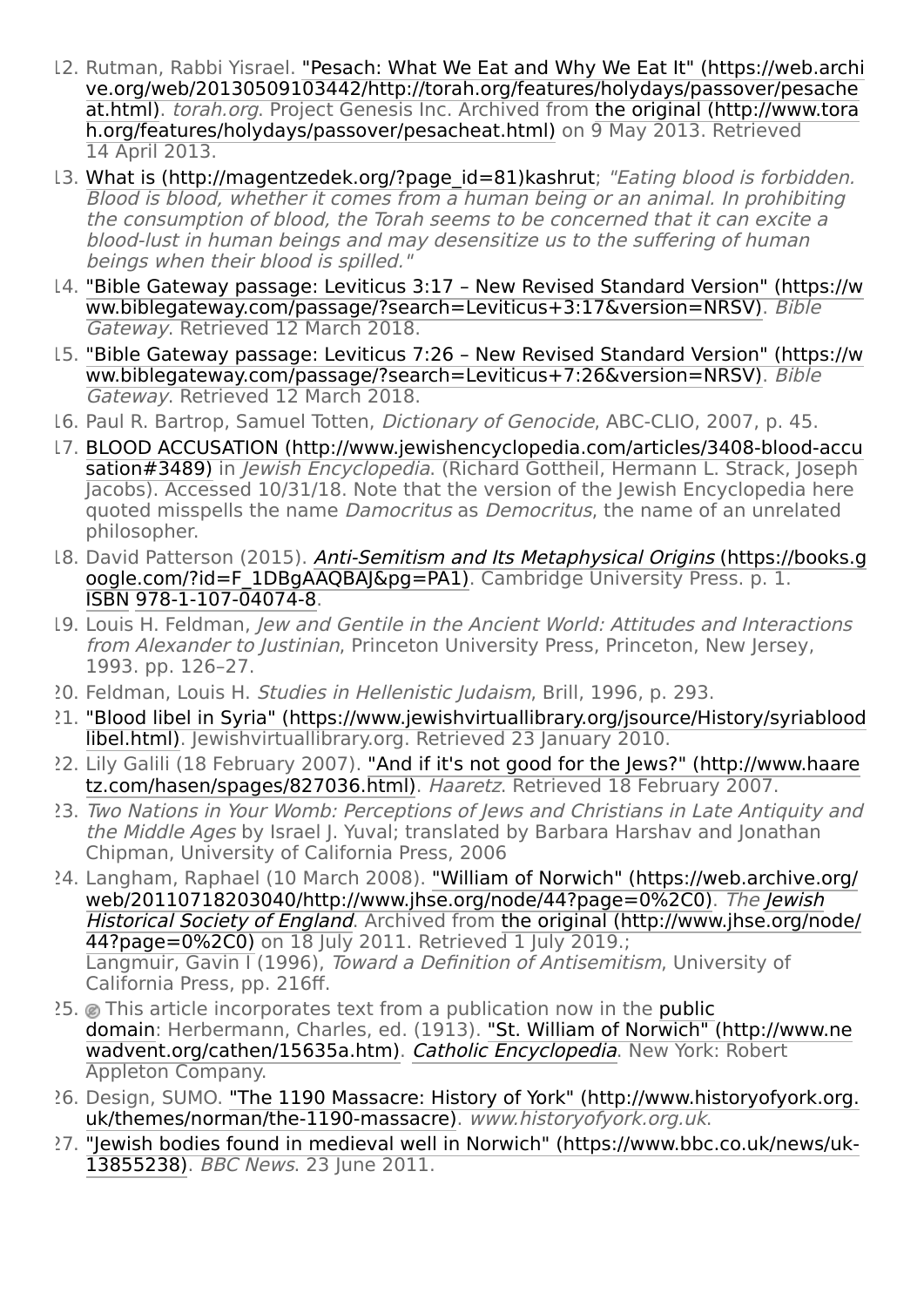- <span id="page-16-0"></span>28. "The Knight's Tale of Young Hugh of Lincoln", Gavin I. Langmuir, Speculum, Vol. 47, No. 3 (July 1972), pp. 459–482.
- <span id="page-16-1"></span>29. See Langmuir (1972), p479; Jacobs, Jewish Ideals, pp. 192–224
- <span id="page-16-2"></span>30. Albert Ehrman, "The Origins of the Ritual Murder Accusation and Blood Libel," Tradition: A Journal of Orthodox Jewish Thought, Vol. 15, No. 4 (Spring 1976): 86
- <span id="page-16-3"></span>31. Albert Ehrman, "The Origins of the Ritual Murder Accusation and Blood Libel," Tradition: A Journal of Orthodox Jewish Thought, Vol. 15, No. 4 (Spring 1976): 88.
- <span id="page-16-4"></span>32. Albert Ehrman, "The Origins of the Ritual Murder Accusation and Blood Libel," Tradition: A Journal of Orthodox Jewish Thought, Vol. 15, No. 4 (Spring 1976): 85
- <span id="page-16-5"></span>33. Susan L. Einbinder "Pucellina of Blois: Romantic Myths and Narrative Conventions," Jewish History, Vol. 12, No. 1 (Spring 1998): 29
- <span id="page-16-6"></span>34. [Hallo, William W.](https://en.wikipedia.org/wiki/William_W._Hallo); [Ruderman, David B.](https://en.wikipedia.org/wiki/David_B._Ruderman); [Stanislawski, Michael,](https://en.wikipedia.org/wiki/Michael_Stanislawski) eds. (1984). Heritage: Civilization and the Jews: Source Reader. Santa Barbara, California: Praeger Special Studies. p. 134. [ISBN](https://en.wikipedia.org/wiki/ISBN_(identifier)) [978-0275916084.](https://en.wikipedia.org/wiki/Special:BookSources/978-0275916084)
- <span id="page-16-7"></span>35. ["The Martyrs of Blois" \(http://www.chabad.org/library/article.asp?AID=112387\)](http://www.chabad.org/library/article.asp?AID=112387). Chabad.org. 16 June 2006. Retrieved 23 January 2010.
- <span id="page-16-8"></span>36. Trachtenberg, Joshua, ed. (1943). The Devil and the Jews, The Medieval Conception of the Iew and its Relation to Modern Anti-Semitism. Yale University Press. [ISBN](https://en.wikipedia.org/wiki/ISBN_(identifier)) 0-8276-0227-8.
- <span id="page-16-9"></span>37. Susan L. Einbinder "Pucellina of Blois: Romantic Myths and Narrative Conventions," Jewish History, Vol. 12, No. 1 (Spring 1998): 29.
- <span id="page-16-10"></span>38. Susan L. Einbinder "Pucellina of Blois: Romantic Myths and Narrative Conventions," Jewish History, Vol. 12, No. 1 (Spring 1998): 30-31.
- <span id="page-16-11"></span>39. Susan L. Einbinder "Pucellina of Blois: Romantic Myths and Narrative Conventions," Jewish History, Vol. 12, No. 1 (Spring 1998): 31.
- <span id="page-16-12"></span>40. Albert Ehrman, "The Origins of the Ritual Murder Accusation and Blood Libel," Tradition: A Journal of Orthodox Jewish Thought, Vol. 15, No. 4 (Spring 1976): 85.
- <span id="page-16-13"></span>41. ["1235: 34 Jews Burned to Death in First 'Blood Cannibalism' Case" \(https://www.haa](https://www.haaretz.com/jewish/.premium-1235-34-jews-burned-to-death-1.5352841) retz.com/jewish/.premium-1235-34-jews-burned-to-death-1.5352841). Haaretz. 28 December 2014. Retrieved 22 June 2020.
- <span id="page-16-14"></span>42. ["Blood Libel" \(https://www.jewishvirtuallibrary.org/blood-libel\).](https://www.jewishvirtuallibrary.org/blood-libel) www.jewishvirtuallibrary.org.
- <span id="page-16-15"></span>13. Steven K. Baum, "When Fairy Tales Kill," Journal for the Study of Antisemitism, Vol. 1, No. 2 (2009): 190-191.
- <span id="page-16-16"></span>44. [Siegmund Salfeld,](https://en.wikipedia.org/wiki/Siegmund_Salfeld) Das Martyrologium des Nürnberger Memorbuches (1898), pp. 15, 128–130
- <span id="page-16-17"></span>45. "Blood Libel," Zionism and Israel — Encyclopedic Dictionary, n.d. [http://www.zionism-israel.com/dic/blood\\_libel.htm](http://www.zionism-israel.com/dic/blood_libel.htm).
- <span id="page-16-18"></span>46. Jörg R. Müller, "Ereẓ gezerah—'Land of Persecution': Pogroms against the Jews in the regnum Teutonicum from c. 1280 to 1350," The Jews of Europe in the Middle Ages (Tenth to Fifteenth Centuries): Proceedings of the International Symposium, ed. Christoph Cluse (20–25 October 2002): 249.
- <span id="page-16-19"></span>47. Ariel Toaff, Blood Passover, trans. Gian Marco Lucchese and Pietro Gianetti (AAARG, 2007): 64.
- <span id="page-16-20"></span>48. Jörg R. Müller, "Ereẓ gezerah—'Land of Persecution': Pogroms against the Jews in the regnum Teutonicum from c. 1280 to 1350," The Jews of Europe in the Middle Ages (Tenth to Fifteenth Centuries): Proceedings of the International Symposium, ed. Christoph Cluse (20–25 October 2002): 249-250.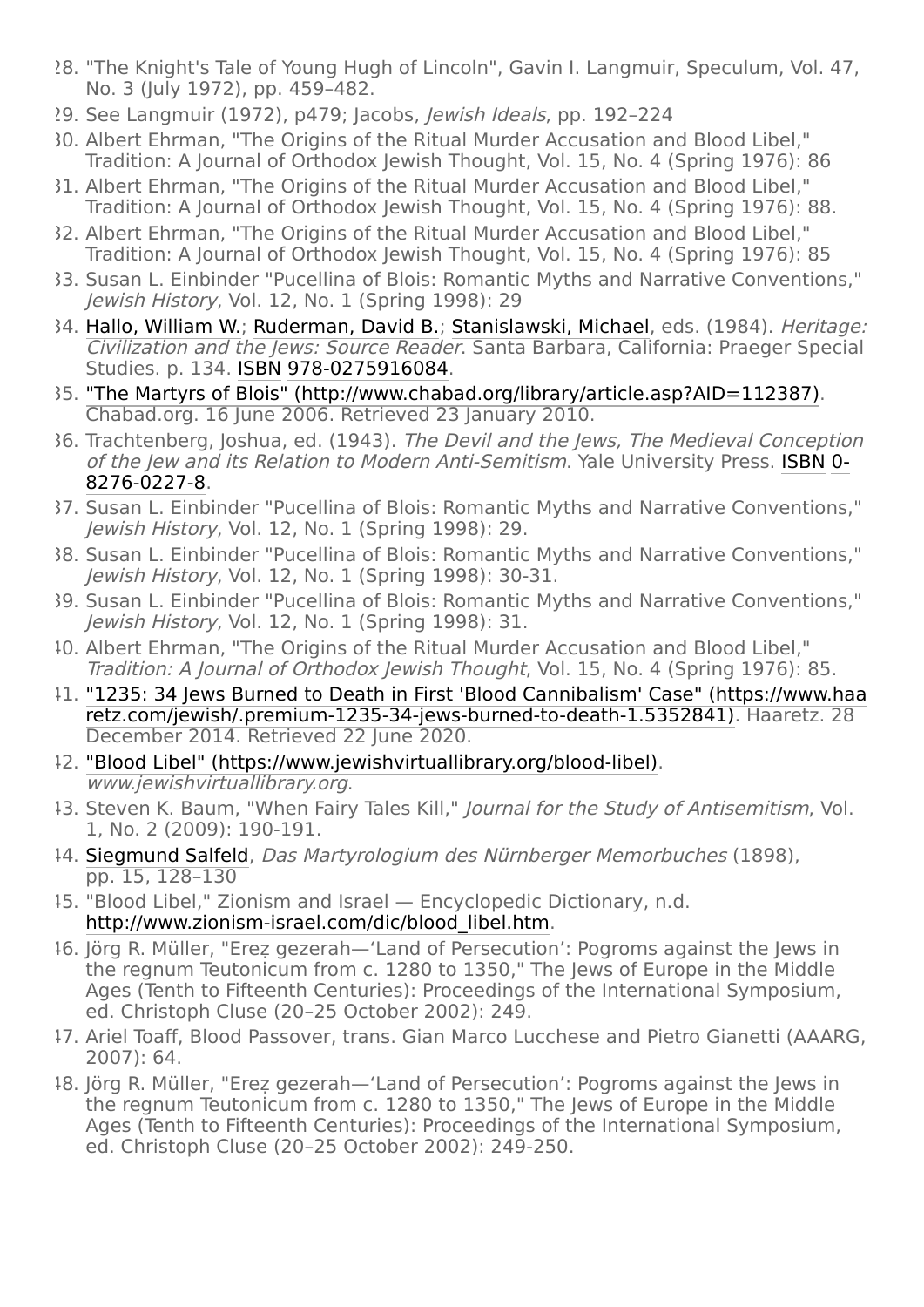- <span id="page-17-0"></span>49. Jörg R. Müller, "Ereẓ gezerah—'Land of Persecution': Pogroms against the Jews in the regnum Teutonicum from c. 1280 to 1350," The Jews of Europe in the Middle Ages (Tenth to Fifteenth Centuries): Proceedings of the International Symposium, ed. Christoph Cluse (20–25 October 2002): 250.
- <span id="page-17-1"></span>50. Ibid.Jörg R. Müller, "Ereẓ gezerah—'Land of Persecution': Pogroms against the Jews in the regnum Teutonicum from c. 1280 to 1350," The Jews of Europe in the Middle Ages (Tenth to Fifteenth Centuries): Proceedings of the International Symposium, ed. Christoph Cluse (20–25 October 2002): 250.
- <span id="page-17-2"></span>51. Albert Winkler, "The Approach of the Black Death in Switzerland and the Persecution of Jews, 1348–1349." Swiss American Historical Society Review, Vol. 43, No. 3 (2007): 14.
- <span id="page-17-3"></span>52. "Katholische Schweizer-Blätter", Lucerne, 1888.
- <span id="page-17-4"></span>53. Jeffrey Cohen, Review of The Murder of William of Norwich: The Origins of the Blood Libel in Medieval Europe, by E.M. Rose Journal of Interdisciplinary History, Vol. 47, No. 3 (Winter 2017): 410.
- <span id="page-17-5"></span>54. Joshua Trachtenberg, The Devil and the Jews: The Medieval Conception of the Jew and its Relation to Modern Anti-Semitism. (Vardo Books, 2001): 142-143.
- <span id="page-17-6"></span>55. Reston, James: "Dogs of God: Columbus, the Inquisition, and the defeat of the Moors", p. 207. Doubleday, 2005. [ISBN](https://en.wikipedia.org/wiki/ISBN_(identifier)) [0-385-50848-4](https://en.wikipedia.org/wiki/Special:BookSources/0-385-50848-4)
- <span id="page-17-7"></span>56. [Medieval Sourcebook: A Blood Libel Cult: Anderl von Rinn, d. 1462 \(http://www.ford](http://www.fordham.edu/halsall/source/rinn.html) ham.edu/halsall/source/rinn.html) www.fordham.edu.
- <span id="page-17-8"></span>57. [Edmund Levin, The Exoneration of Raphael Levy \(https://www.wsj.com/articles/SB1](https://www.wsj.com/articles/SB10001424052702303973704579357000706882812) 0001424052702303973704579357000706882812), [Wall Street Journal](https://en.wikipedia.org/wiki/Wall_Street_Journal), 2 February 2014. Accessed 10 October 2016.
- <span id="page-17-9"></span>58. [Is the New in the Post-Soviet Space Only the Forgotten Old? \(http://www.vestnik.co](http://www.vestnik.com/issues/97/0902/win/stonov.htm) m/issues/97/0902/win/stonov.htm) by Leonid Stonov, International Director of Bureau for the Human Rights and Law-Observance in the Former Soviet Union, the President of the American Association of Jews from the former USSR
- <span id="page-17-10"></span>59. [Belarus. International Religious Freedom Report 2003 \(http://www.4humanrights.or](http://www.4humanrights.org/by/eng/reports/relig2003.shtml) g/by/eng/reports/relig2003.shtml) Archived (https://web.archive.org/web/20070907 [160230/http://www.4humanrights.org/by/eng/reports/relig2003.shtml\) 7 September](https://web.archive.org/web/20070907160230/http://www.4humanrights.org/by/eng/reports/relig2003.shtml) 2007 at the [Wayback Machine](https://en.wikipedia.org/wiki/Wayback_Machine) Released by the Bureau of Democracy, Human Rights and Labor
- <span id="page-17-11"></span>60. [Belarus. International Religious Freedom Report 2004 \(https://2001-2009.state.gov/](https://2001-2009.state.gov/g/drl/rls/irf/2004/37195.htm) g/drl/rls/irf/2004/37195.htm) Released by the Bureau of Democracy, Human Rights, and Labor
- <span id="page-17-12"></span>51. [Belarus. International Religious Freedom Report 2005 \(https://2001-2009.state.gov/](https://2001-2009.state.gov/g/drl/rls/irf/2005/51542.htm) g/drl/rls/irf/2005/51542.htm) Released by the Bureau of Democracy, Human Rights, and Labor
- <span id="page-17-13"></span>62. [Belarus. International Religious Freedom Report 2006 \(https://2001-2009.state.gov/](https://2001-2009.state.gov/g/drl/rls/irf/2006/71370.htm) g/drl/rls/irf/2006/71370.htm) Released by the Bureau of Democracy, Human Rights, and Labor
- <span id="page-17-14"></span>63. ["F:\WORK\RELFREE03075.000" \(https://web.archive.org/web/20100106153449/htt](https://web.archive.org/web/20100106153449/http://foreignaffairs.house.gov/archives/108/91075d.pdf) p://foreignaffairs.house.gov/archives/108/91075d.pdf) (PDF). Archived from the [original \(http://www.foreignaffairs.house.gov/archives/108/91075d.pdf\)](http://www.foreignaffairs.house.gov/archives/108/91075d.pdf) (PDF) on 6 January 2010. Retrieved 23 January 2010.
- <span id="page-17-15"></span>64. "U.S. Department of State Annual Report on International Religious Freedom for [2006 - Belarus" \(https://web.archive.org/web/20070907060158/http://www.unhcr.or](https://web.archive.org/web/20070907060158/http://www.unhcr.org/home/RSDCOI/450fb0b128.html) g/home/RSDCOI/450fb0b128.html). UNHCR. Archived from the original (http://www. [unhcr.org/home/RSDCOI/450fb0b128.html\) on 7 September 2007. Retrieved](http://www.unhcr.org/home/RSDCOI/450fb0b128.html) 10 August 2013.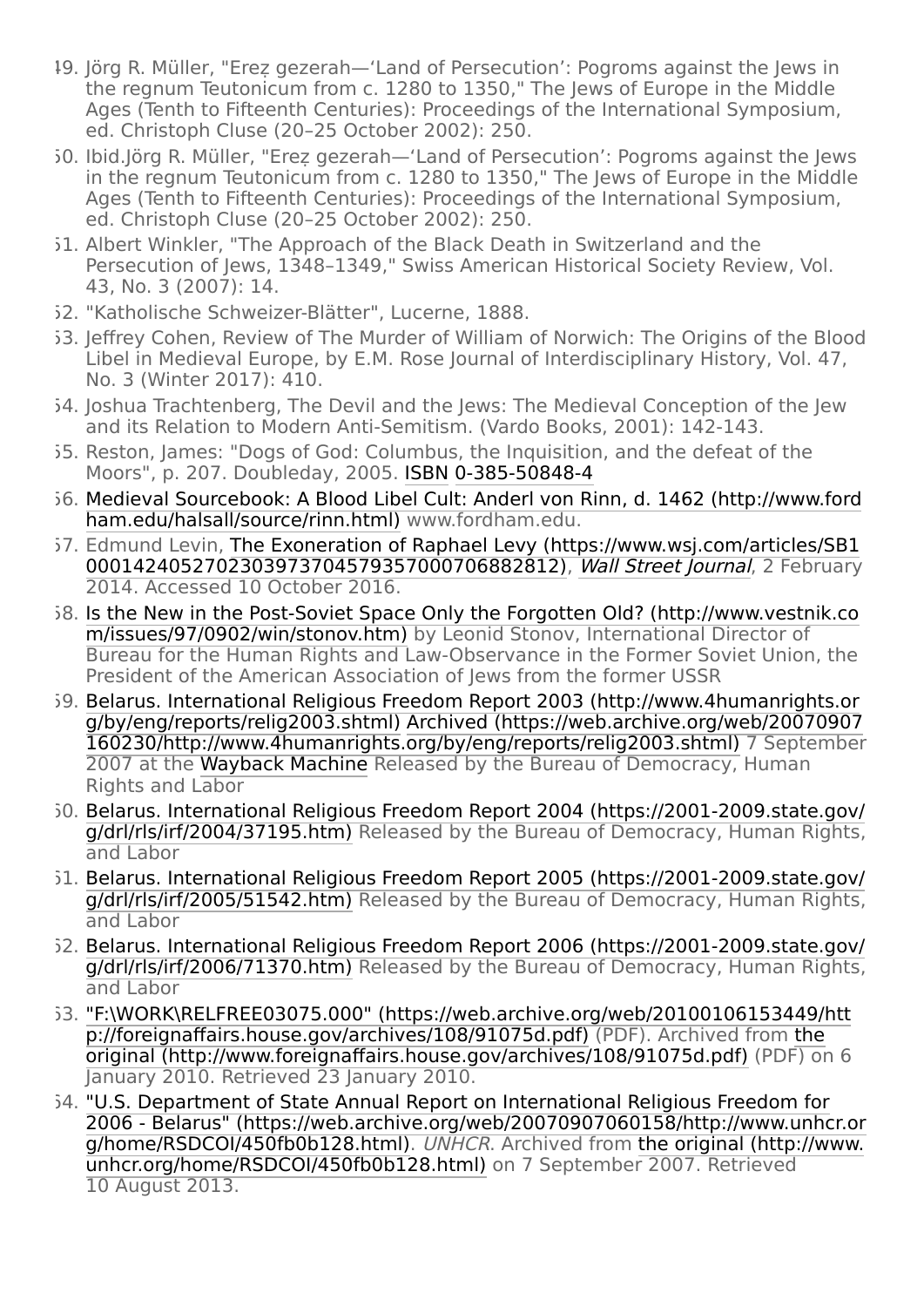- <span id="page-18-0"></span>65. Avrutin, Eugene (2017). The Velizh Affair: Blood Libel in a Russian Town. Oxford: Oxford University Press. [ISBN](https://en.wikipedia.org/wiki/ISBN_(identifier)) [9780190640521.](https://en.wikipedia.org/wiki/Special:BookSources/9780190640521)
- <span id="page-18-1"></span>66. Effie Ambler, Russian Journalism and Politics: The Career of Aleksei S. Suvorin, 1861-1881 (Detroit: Wayne State University Press, 1972: [ISBN](https://en.wikipedia.org/wiki/ISBN_(identifier)) [0-8143-1461-9\)](https://en.wikipedia.org/wiki/Special:BookSources/0-8143-1461-9), p. 172.
- <span id="page-18-2"></span>57. Malamud, Bernard, ed. (1966). The Fixer. POCKET BOOKS, a Simon & Schuster division of GULF & WESTERN CORPORATION. [ISBN](https://en.wikipedia.org/wiki/ISBN_(identifier)) [0-671-82568-2.](https://en.wikipedia.org/wiki/Special:BookSources/0-671-82568-2)
- <span id="page-18-3"></span>68. [German propaganda archive – Caricatures from Der Stürmer \(http://research.calvi](http://research.calvin.edu/german-propaganda-archive/sturmer.htm) n.edu/german-propaganda-archive/sturmer.htm), [Calvin College](https://en.wikipedia.org/wiki/Calvin_College) website.
- <span id="page-18-4"></span>59. Bankier, David (1 January 2005). [The Jews are Coming Back: The Return of the Jews](https://books.google.com/books?id=UFVFmxjpqLgC) to Their Countries of Origin After WW II (https://books.google.com/books?id=UFVF mxjpqLgC). Berghahn Books. [ISBN](https://en.wikipedia.org/wiki/ISBN_(identifier)) [9781571815279.](https://en.wikipedia.org/wiki/Special:BookSources/9781571815279)
- <span id="page-18-5"></span>70. Gerber, Gane S. (1986). "Anti-Semitism and the Muslim World". In Berger, David (ed.). [History and hate: the dimensions of anti-Semitism](https://en.wikipedia.org/wiki/Jewish_Publication_Society_of_America). Philadelphia: Jewish Publication Society. p. 88. [ISBN](https://en.wikipedia.org/wiki/ISBN_(identifier)) [0-8276-0267-7](https://en.wikipedia.org/wiki/Special:BookSources/0-8276-0267-7). [LCCN](https://en.wikipedia.org/wiki/LCCN_(identifier)) 86002995 (https://lccn.loc.go v/86002995). [OCLC](https://en.wikipedia.org/wiki/OCLC_(identifier)) [13327957 \(https://www.worldcat.org/oclc/13327957\).](https://lccn.loc.gov/86002995)
- <span id="page-18-6"></span>71. Frankel, Jonathan. The Damascus Affair: "Ritual Murder", Politics, and the Jews in 1840, pp. 418, 421. Cambridge University Press, 1997. [ISBN](https://en.wikipedia.org/wiki/ISBN_(identifier)) [978-0-521-48396-4](https://en.wikipedia.org/wiki/Special:BookSources/978-0-521-48396-4)
- <span id="page-18-7"></span>72. Jeffrey Goldberg (2008). Prisoners: A Story of Friendship and Terror (https://books.g [oogle.com/books?id=NQABTDuvi68C&pg=PA250\). Vintage Books. p. 250.](https://books.google.com/books?id=NQABTDuvi68C&pg=PA250) [ISBN](https://en.wikipedia.org/wiki/ISBN_(identifier)) [978-0-375-72670-5](https://en.wikipedia.org/wiki/Special:BookSources/978-0-375-72670-5).
- <span id="page-18-8"></span>73. ["Письмо пятисот. Вторая серия. Лучше не стало" \(http://xeno.sova-center.ru/45](http://xeno.sova-center.ru/45A29F2/5295297?pub_copy=on) A29F2/5295297?pub\_copy=on). Xeno.sova-center.ru. Retrieved 23 January 2010.
- <span id="page-18-9"></span>74. "Русская линия / Актуальные темы / "Письмо пятисот": Обращение в Генеральную прокуратуру представителей русской общественности с [призывом запретить в России экстремистские еврейские организации" \(http://](http://www.rusk.ru/tema.php?idaid=14) www.rusk.ru/tema.php?idaid=14). Rusk.ru. Retrieved 23 January 2010.
- <span id="page-18-10"></span>75. ["The investigation of the murder of five schoolboys in Krasnoyarsk was extended](http://regnum.ru/news/872810.html) again (Regnum, 20 August 2007)" (http://regnum.ru/news/872810.html). Regnum.ru. 20 August 2007. Retrieved 23 January 2010.
- <span id="page-18-11"></span>76. " ["Jewish people were accused with murder of children in Krasnoyarsk" \("Regnum",](http://regnum.ru/news/454284.html) 12 May 2005)" (http://regnum.ru/news/454284.html). Regnum.ru. 16 May 2005. Retrieved 23 January 2010.
- <span id="page-18-12"></span>77. "Russian nationalistic publishers "Russian Idea", the article about the antisemitic [movement "Living Without the Fear of the Jews.", June 2007: "...the murder of five](http://www.rusidea.org/index.php?a=2001) children in Krasnoyarsk, which bodies were bloodless. Our layer V. A. Solomatov said that there is undoubtedly a ritual murder..." " (http://www.rusidea.org/index.ph p?a=2001). Rusidea.org. Retrieved 23 January 2010.
- <span id="page-18-13"></span>78. ["В убийстве красноярских детей обвинили евреев и вспомнили дело Бейлиса"](http://regnum.ru/news/454284.html) (http://regnum.ru/news/454284.html) [Hasids were accused in Krasnoyarsk children murder, the [Beilis Affair](https://en.wikipedia.org/wiki/Menahem_Mendel_Beilis) was reanimated]. regnum.ru. 16 May 2005.
- <span id="page-18-14"></span>79. ["Islamic Movement head charged with incitement to racism, violence" \(http://www.](http://www.haaretz.com/news/islamic-movement-head-charged-with-incitement-to-racism-violence-1.238209) haaretz.com/news/islamic-movement-head-charged-with-incitement-to-racism-viol ence-1.238209), [Haaretz](https://en.wikipedia.org/wiki/Haaretz), 29 January 2008.
- <span id="page-18-15"></span>80. Joanna Tokarska-Bakir, Legendy o krwi, antropologia przesądu (Anthropology of [Prejudice: Blood Libel Myths\) Warsaw, WAB, 2008, 796 pp, 89 złotys, reviewed here](http://www.booksandideas.net/spip.php?page=print&id_article=1054&lang=fr) by Jean-Yves Potel (http://www.booksandideas.net/spip.php?page=print&id\_article  $=1054$ &lang=fr)
- <span id="page-18-16"></span>81. ["Legendy o krwi. Antropologia przesądu" \(http://lubimyczytac.pl/ksiazka/23894/leg](http://lubimyczytac.pl/ksiazka/23894/legendy-o-krwi-antropologia-przesadu) endy-o-krwi-antropologia-przesadu). Lubimyczytać.pl (in Polish). Retrieved 13 July 2019.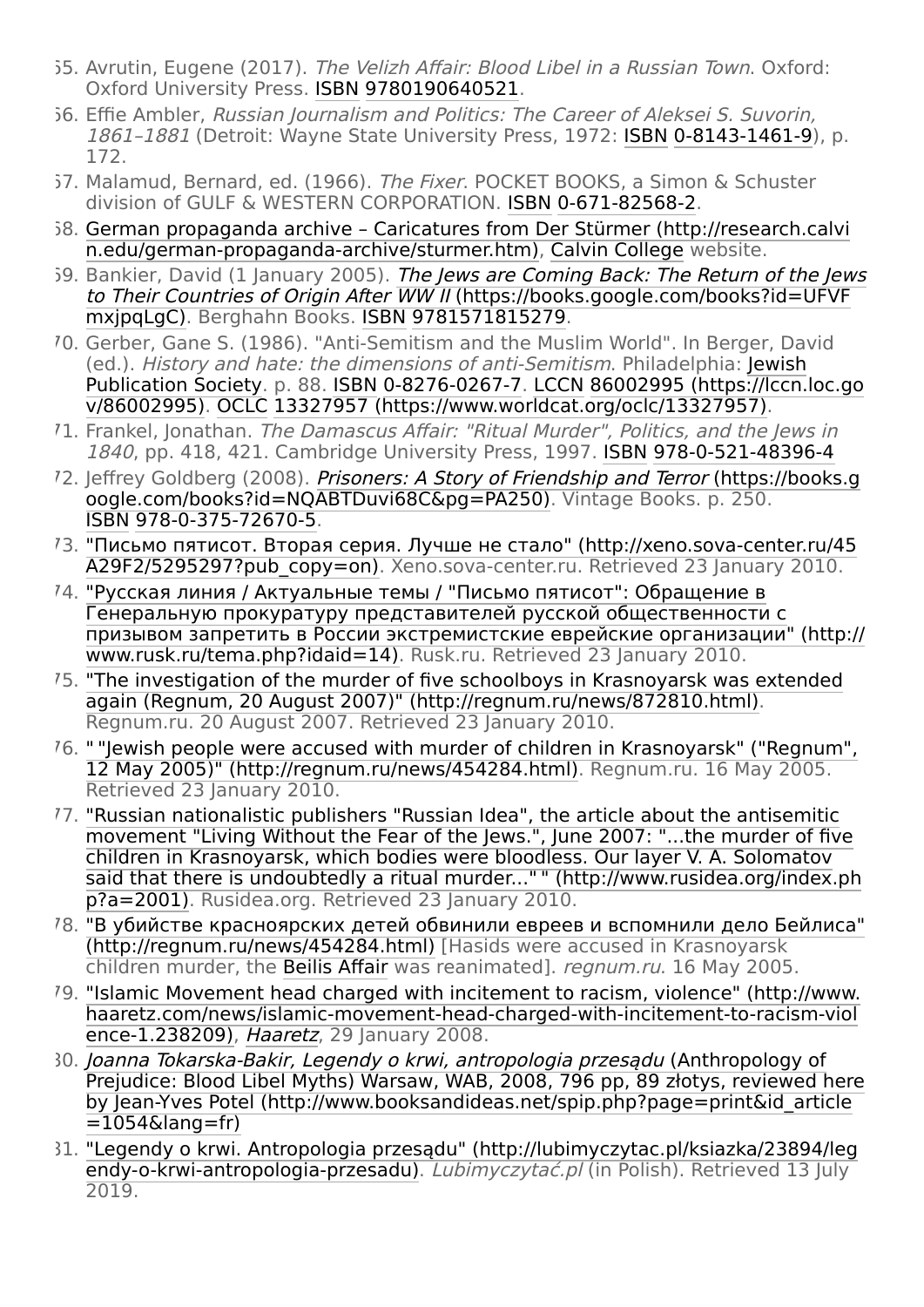- <span id="page-19-0"></span>82. [Jaskułowski, Krzysztof \(21 April 2010\). "Legendy o krwi" \(http://www.miesiecznik.zn](http://www.miesiecznik.znak.com.pl/6592010krzysztof-jaskulowskilegendy-o-krwi/) ak.com.pl/6592010krzysztof-jaskulowskilegendy-o-krwi/). Miesięcznik Znak (in Polish). Retrieved 13 July 2019.
- <span id="page-19-1"></span>83. "Egyptian extremists an ill wind in Arab Spring" by Harry Sterling, Calgary Herald, 2 September 2011. p. A13
- <span id="page-19-2"></span>84. [Blood Libel on Hamas' Al-Aqsa TV – American Center for Islamic Research President](http://www.memri.org/report/en/print4099.htm) Dr. Sallah Sultan: Jews Murder Non-Jews and Use Their Blood for Passover Matzos (http://www.memri.org/report/en/print4099.htm), MEMRI, Special Dispatch No. 2907, 14 April 2010.
- <span id="page-19-3"></span>85. [Blood Libel on Hamas TV - President of the American Center for Islamic Research](http://www.memritv.org/clip_transcript/en/2443.htm) Dr. Sallah Sultan: Jews Murder Non-Jews and Use Their Blood to Knead Passover Matzos (http://www.memrity.org/clip\_transcript/en/2443.htm), MEMRITV, clip no. [2443 – Transcript, 31 March 2010 \(video clip available here \(http://www.memritv.or](http://www.memritv.org/clip/en/2443.htm) g/clip/en/2443.htm)).
- <span id="page-19-4"></span>86. [Islamic group invited anti-Semitic speaker \(http://www.thelocal.se/32806/2011032](http://www.thelocal.se/32806/20110325/) 5/) Archived (https://web.archive.org/web/20110816220334/http://www.thelocal.se/ [32806/20110325/\) 16 August 2011 at the Wayback Machine, The Local \(Sweden's](https://web.archive.org/web/20110816220334/http://www.thelocal.se/32806/20110325/) News in English), 25 March 2011.
- <span id="page-19-5"></span>87. [Egypt: More Calls to Murder Israelis \(http://www.israelnationalnews.com/News/New](http://www.israelnationalnews.com/News/News.aspx/147288) s.aspx/147288) by Maayana Miskin, Arutz Sheva 7 (Isranelnationalnews.com), 28 August 2011.
- <span id="page-19-6"></span>88. [Why the Muslim Association doesn't express reservations towards Antisemitism \(ht](http://antisemitism.org.il/article/64564/why-muslim-association-doesn%E2%80%99t-expresses-reservations-towards-antisemitism) tp://antisemitism.org.il/article/64564/why-muslim-association-doesn%E2%80%99texpresses-reservations-towards-antisemitism) by Willie Silberstein, Coordination Forum for Countering Antisemitism (CFCA), 17 April 2011.
- <span id="page-19-7"></span>89. [Saudi Cleric Salman Al-Odeh: Jews Use Human Blood for Passover Matzos \(http://w](http://www.memritv.org/clip_transcript/en/3536.htm) ww.memrity.org/clip\_transcript/en/3536.htm), MEMRITV, Clip No. 3536, (transcript), 13 August 2012.
- <span id="page-19-8"></span>90. [Saudi cleric accuses Jewish people of genocide, drinking human blood \(http://www.t](http://www.timesofisrael.com/saudi-cleric-accuses-jewish-people-of-genocide-drinking-human-blood/) imesofisrael.com/saudi-cleric-accuses-jewish-people-of-genocide-drinking-human-b lood/) by Ilan Ben Zion, [The Times of Israel](https://en.wikipedia.org/wiki/The_Times_of_Israel), 16 August 2012.
- <span id="page-19-9"></span>91. [Palestinian non-profit belatedly apologizes for blood libel article \(http://www.jta.org/](http://www.jta.org/news/article/2013/04/02/3123361/palestinian-non-profit-belatedly-apologizes-for-blood-libel-article) news/article/2013/04/02/3123361/palestinian-non-profit-belatedly-apologizes-for-bl ood-libel-article) Archived (https://web.archive.org/web/20130406011957/http://ww [w.jta.org/news/article/2013/04/02/3123361/palestinian-non-profit-belatedly-apologi](https://web.archive.org/web/20130406011957/http://www.jta.org/news/article/2013/04/02/3123361/palestinian-non-profit-belatedly-apologizes-for-blood-libel-article) zes-for-blood-libel-article) 6 April 2013 at the [Wayback Machine](https://en.wikipedia.org/wiki/Wayback_Machine)
- <span id="page-19-10"></span>92. [Egyptian Politician Khaled Zaafrani: Jews Use Human Blood for Passover Matzos \(ht](http://www.memritv.org/clip_transcript/en/3873.htm) tp://www.memritv.org/clip\_transcript/en/3873.htm), MEMRITV, Clip No. 3873 [\(transcript\), 24 May 2013 \(see also: Video Clip \(http://www.memritv.org/clip/en/0/0/](http://www.memritv.org/clip/en/0/0/0/0/0/0/3873.htm) 0/0/0/0/3873.htm)).
- <span id="page-19-11"></span>93. [Egyptian Politician: Jews Use Human Blood for Passover Matzos \(http://www.israeln](http://www.israelnationalnews.com/News/News.aspx/169004#.Ub6MqHFza-8) [ationalnews.com/News/News.aspx/169004#.Ub6MqHFza-8\) by Elad Benari,](https://en.wikipedia.org/wiki/Arutz_Sheva) Arutz **Sheva, 17 June 2013.**
- <span id="page-19-12"></span>94. [Egyptian politician revives Passover blood libel \(http://www.timesofisrael.com/egyp](http://www.timesofisrael.com/egyptian-politician-revives-passover-blood-libel/) tian-politician-revives-passover-blood-libel/) by Gavriel Fiske, [Times of Israel](https://en.wikipedia.org/wiki/Times_of_Israel), 19 June 2013.
- <span id="page-19-13"></span>95. [Top Hamas Official Osama Hamdan: Jews Use Blood for Passover Matzos \(http://ww](http://www.memritv.org/clip_transcript/en/4384.htm) w.memrity.org/clip\_transcript/en/4384.htm), MEMRITV, Clip No. 4384 (transcript), [28 July 2014. \(video clip available here \(http://www.memritv.org/clip/en/0/0/0/0/0/0/](http://www.memritv.org/clip/en/0/0/0/0/0/0/4384.htm) 4384.htm))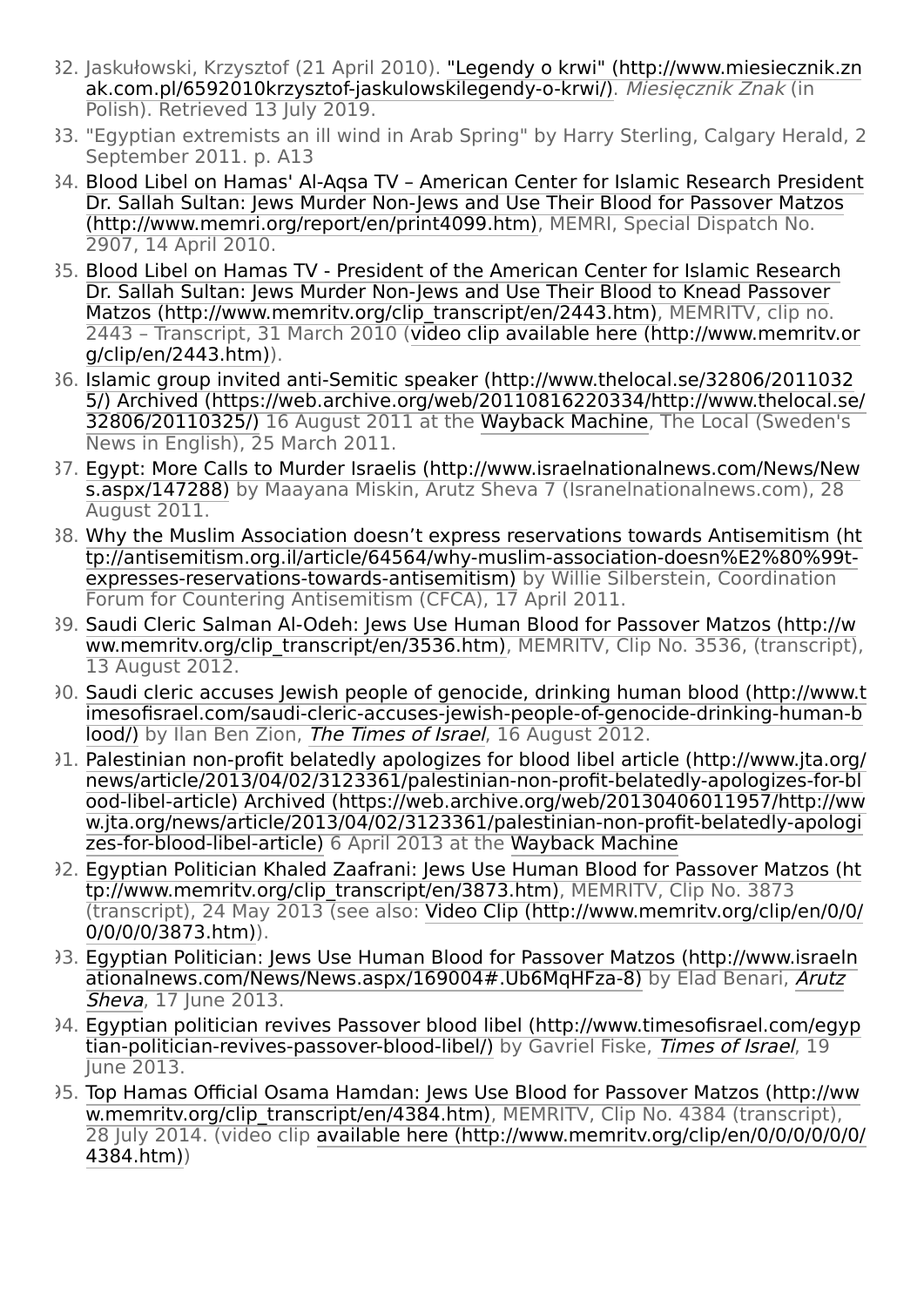- <span id="page-20-0"></span>96. [Blood libel: the myth that fuels anti-Semitism \(http://religion.blogs.cnn.com/2014/0](http://religion.blogs.cnn.com/2014/08/06/blood-libel-the-short-history-of-a-dangerous-myth/) 8/06/blood-libel-the-short-history-of-a-dangerous-myth/) by [Candida Moss](https://en.wikipedia.org/wiki/Candida_Moss) and Joel Baden, special to [CNN,](https://en.wikipedia.org/wiki/CNN) 6 August 2014.
- <span id="page-20-1"></span>97. Friday Sermon by Former Jordanian Minister: Jews Use Children's Blood for Their [Holiday Matzos \(http://www.memritv.org/clip\\_transcript/en/4454.htm\), MEMRI Cli](http://www.memritv.org/clip_transcript/en/4454.htm)p [No. 4454 \(transcript\), 22 August 2014. \(video clip available here \(http://www.memr](http://www.memritv.org/clip/en/0/0/0/0/0/0/4454.htm) itv.org/clip/en/0/0/0/0/0/0/4454.htm)).
- <span id="page-20-2"></span>98. Reich, Aaron (27 March 2020). "Italian artist accused of antisemitism for new [painting of blood libel" \(https://www.jpost.com/Diaspora/Antisemitism/Italian-artist](https://www.jpost.com/Diaspora/Antisemitism/Italian-artist-accused-of-antisemitism-for-new-painting-of-blood-libel-622578)accused-of-antisemitism-for-new-painting-of-blood-libel-622578). The Jerusalem Post. Retrieved 12 April 2020.
- <span id="page-20-3"></span>99. [Liphshiz, Cnaan \(28 March 2020\). "talian painter unveils depiction of 1475 blood](http://www.israelnationalnews.com/News/News.aspx/277933) libel" (http://www.israelnationalnews.com/News/News.aspx/277933). Israel National News. Retrieved 12 April 2020.
- <span id="page-20-4"></span>00. [English translation here \(http://counterenlightenment.blogspot.com/2011/04/blood](http://counterenlightenment.blogspot.com/2011/04/blood-libel-view-from-1911.html)libel-view-from-1911.html).
- <span id="page-20-5"></span>01. As shown by David Kertzer in The Popes Against the Jews (New York, 2001), pp. 161–63.
- <span id="page-20-6"></span>02. [Pope Gregory X.](https://en.wikipedia.org/wiki/Pope_Gregory_X) "Medieval Sourcebook: Gregory X: Letter on Jews, (1271-76) - [Against the Blood Libel" \(http://www.fordham.edu/halsall/source/g10-jews.html\)](http://www.fordham.edu/halsall/source/g10-jews.html). Retrieved 7 May 2007.
- <span id="page-20-7"></span>03. Gianfranco Miletto, "The Human Body as a Musical Instrument in the Sermons of Judah Moscato", in The Jewish Body: Corporeality, Society, and Identity in the Renaissance and Early Modern Period, edited by Giuseppe Veltri and Maria Diemling (Leiden, 2009), p. 384.
- <span id="page-20-8"></span>04. Marina Caffiero, Forced Baptisms: Histories of Jews, Christians, and Converts in Papal Rome, translated by [Lydia G. Cochrane](https://en.wikipedia.org/w/index.php?title=Lydia_G._Cochrane&action=edit&redlink=1) (University of California Press, 2012), pp. 34-36.
- <span id="page-20-9"></span>05. [Mansel, Philip](https://en.wikipedia.org/wiki/Philip_Mansel) (1998). [Constantinople: City of the World's Desire, 1453–1924](https://en.wikipedia.org/wiki/Constantinople:_City_of_the_World%27s_Desire,_1453%E2%80%931924). New York: St. Martin's Griffin. p. 124. [ISBN](https://en.wikipedia.org/wiki/ISBN_(identifier)) [978-0-312-18708-8](https://en.wikipedia.org/wiki/Special:BookSources/978-0-312-18708-8).
- <span id="page-20-10"></span>06. Lewis, Donald (2 January 2014). The Origins of Christian Zionism: Lord Shaftesbury And Evangelical Support For A Jewish Homeland. Cambridge: Cambridge University Press. p. 380. [ISBN](https://en.wikipedia.org/wiki/ISBN_(identifier)) [9781107631960.](https://en.wikipedia.org/wiki/Special:BookSources/9781107631960)
- <span id="page-20-11"></span>07. Bernard Lewis (1984). The Jews of Islam. Princeton University Press. pp. 158-159.
- <span id="page-20-12"></span>08. [An Anti-Jewish Book Linked to Syrian Aide \(https://www.nytimes.com/1986/07/15/w](https://www.nytimes.com/1986/07/15/world/an-anti-jewish-book-linked-to-syrian-aide.html) orld/an-anti-jewish-book-linked-to-syrian-aide.html), [The New York Times](https://en.wikipedia.org/wiki/The_New_York_Times), 15 July 1986.
- <span id="page-20-13"></span>09. "Literature Based on Mixed Sources – Classic Blood Libel: Mustafa Tlas' Matzah of [Zion" \(https://web.archive.org/web/20110413063812/http://www.adl.org/css/mix\\_bl](https://web.archive.org/web/20110413063812/http://www.adl.org/css/mix_blood_libel.asp) ood libel.asp). ADL. Archived from the original (http://www.adl.org/css/mix\_blood\_li bel.asp) on 13 April 2011. Retrieved 5 July 2012.
- <span id="page-20-14"></span>10. [Blood Libel \(http://hnn.us/articles/664.html\)](http://hnn.us/articles/664.html) Judith Apter Klinghoffer, History News Network, 19 December 2006.
- <span id="page-20-15"></span>11. [Osama El-Baz. "Al-Ahram Weekly Online, 2–8 January 2003 \(Issue No. 619\)" \(http://](http://weekly.ahram.org.eg/2003/619/focus.htm) weekly.ahram.org.eg/2003/619/focus.htm). Weekly.ahram.org.eg. Retrieved 23 January 2010.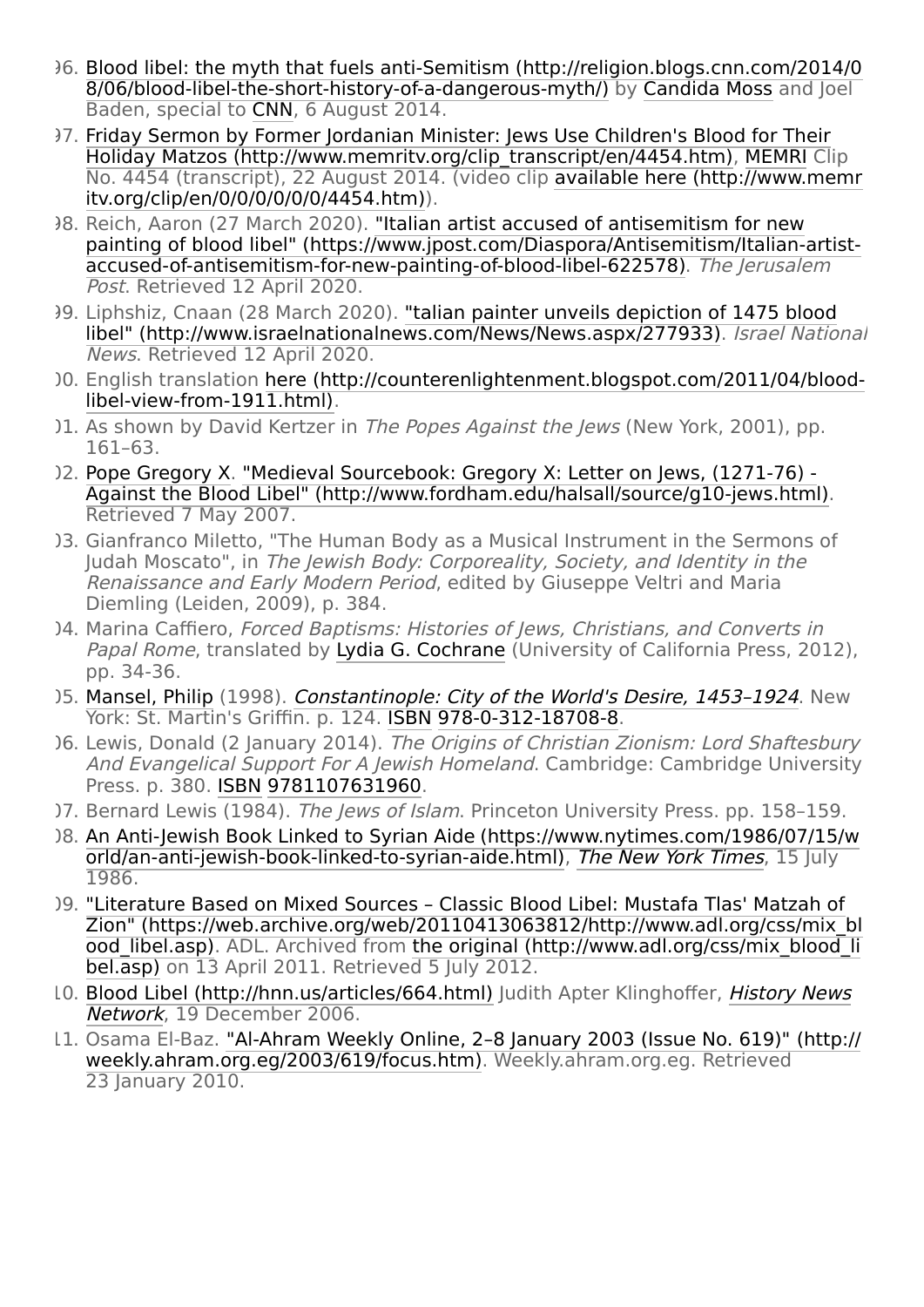- <span id="page-21-2"></span>12. Antisemitic blood libel in the modern world:
	- In 1986, the Defense Minister of [Syria](https://en.wikipedia.org/wiki/Syria) [Mustafa Tlass](https://en.wikipedia.org/wiki/Mustafa_Tlass) authored the book The Matzah of Zion. The book renews the anti-Jewish ritual murder accusations of 1840 [Damascus affair](https://en.wikipedia.org/wiki/Damascus_affair) and alleges that [The Protocols of the Elders of Zion](https://en.wikipedia.org/wiki/The_Protocols_of_the_Elders_of_Zion) is a factual document. (Frankel, Jonathan. The Damascus Affair: "Ritual Murder", Politics, and the Jews in 1840, pp. 418, 421. Cambridge University Press, 1997. [ISBN](https://en.wikipedia.org/wiki/ISBN_(identifier)) [978-0-521-48396-4\)](https://en.wikipedia.org/wiki/Special:BookSources/978-0-521-48396-4)
	- In 2001 an [Egyptian](https://en.wikipedia.org/wiki/Egypt) film company produced and aired a film titled *Horseman* Without a Horse, partly based on Tlass's book.
	- The Syrian TV series [Ash-Shatat](https://en.wikipedia.org/wiki/Ash-Shatat) ("The Diaspora") depicts Jews engaging in a conspiracy to rule the world, murder Christian children, and use their blood to bake [matzah](https://en.wikipedia.org/wiki/Matzah).
	- [Iranian TV Blood Libel \(http://www.memri.org/report/en/0/0/0/0/0/177/1561.htm\)](http://www.memri.org/report/en/0/0/0/0/0/177/1561.htm) 22 December 2005
	- [King Faisal](https://en.wikipedia.org/wiki/Faisal_of_Saudi_Arabia) of [Saudi Arabia](https://en.wikipedia.org/wiki/Saudi_Arabia) accused Jews of a blood libel in Paris. Gane S. Gerber (1986): [History and hate: the dimensions of anti-Semitism](https://en.wikipedia.org/wiki/Jewish_Publication_Society_of_America). Jewish Publication Society of America[ISBN](https://en.wikipedia.org/wiki/ISBN_(identifier)) [0827602677](https://en.wikipedia.org/wiki/Special:BookSources/0827602677) p. 88
- <span id="page-21-3"></span>13. [Anti-Semitic Series airs on Arab Television \(http://archive.adl.org/special\\_reports/pr](http://archive.adl.org/special_reports/protocols/protocols_recycled.html#.VhNkrPlVgoI) otocols/protocols\_recycled.html#.VhNkrPlVgoI) Archived (https://web.archive.org/w [eb/20150630002519/http://archive.adl.org/special\\_reports/protocols/protocols\\_recy](https://web.archive.org/web/20150630002519/http://archive.adl.org/special_reports/protocols/protocols_recycled.html#.VhNkrPlVgoI) [cled.html#.VhNkrPlVgoI\) 30 June 2015 at the](https://en.wikipedia.org/wiki/Anti_Defamation_League) [Wayback Machine](https://en.wikipedia.org/wiki/Wayback_Machine)[, Anti Defamation](https://en.wikipedia.org/wiki/Anti_Defamation_League) League, 9 January 2004
- <span id="page-21-4"></span>14. [Clip from \(https://www.youtube.com/watch?v=KHqXt\\_JNSt8\)](https://www.youtube.com/watch?v=KHqXt_JNSt8)[Ash-Shatat](https://en.wikipedia.org/wiki/Ash-Shatat), [MEMRI](https://en.wikipedia.org/wiki/MEMRI)
- <span id="page-21-5"></span>15. [Lebanese Poet Marwan Chamoun: Jews Slaughtered Christian Priest in Damascus in](http://memri.org/bin/articles.cgi?Page=archives&Area=sd&ID=SP145307) 1840 and Used His Blood for Matzos (http://memri.org/bin/articles.cgi?Page=archiv es&Area=sd&ID=SP145307) ([MEMRI](https://en.wikipedia.org/wiki/Middle_East_Media_Research_Institute) Special Dispatch Series - No. 1453) February 6, 2007

## <span id="page-21-0"></span>**Further reading**

- [E. M. Rose](https://en.wikipedia.org/wiki/E._M._Rose), The Murder of William of Norwich: The Origins of the Blood Libel in Medieval Europe] (Oxford University Press, 2015)
- Darren O'Brien, The Pinnacle of Hatred the Blood Libel and the Jews, (The Vidal Sassoon International Center for the Study of Antisemitism, Hebrew University Magnes Press, Jerusalem, 2011).
- Dundes, Alan (1991). The Blood Libel Legend: A Casebook in Anti-Semitic Folklore [\(https://archive.org/details/bloodlibellegend00alan\). University of Wisconsin Press.](https://archive.org/details/bloodlibellegend00alan) [ISBN](https://en.wikipedia.org/wiki/ISBN_(identifier)) [978-0-299-13114-2](https://en.wikipedia.org/wiki/Special:BookSources/978-0-299-13114-2).
- R. Po-chia Hsia, "The Myth of Ritual Murder: Jews and Magic in Reformation [Germany" \(New Haven: Yale UP, 1988\). I](https://en.wikipedia.org/wiki/Special:BookSources/0-300-04746-0)[SB](https://en.wikipedia.org/wiki/ISBN_(identifier))[N](https://en.wikipedia.org/wiki/Special:BookSources/0-300-04746-0) [0-300-04120-9](https://en.wikipedia.org/wiki/Special:BookSources/0-300-04120-9) (cloth), [ISBN](https://en.wikipedia.org/wiki/ISBN_(identifier)) 0-300- 04746-0 (pbk.).
- Paul Gensler: "Die Damaskusaffäre: Judeophobie in einer anonymen Damszener Chronik." Grin Verlag, 2011
- Teter, Magda (2020). Blood Libel: On the Trail of an Antisemitic Myth. Harvard University Press. [ISBN](https://en.wikipedia.org/wiki/ISBN_(identifier)) [978-0-674-24355-2.](https://en.wikipedia.org/wiki/Special:BookSources/978-0-674-24355-2)

## <span id="page-21-1"></span>**External links**

[Urban Legends Reference Pages: Religion \(Blood Feast\) \(https://www.snopes.com/fa](https://www.snopes.com/fact-check/blood-feast/) ct-check/blood-feast/)